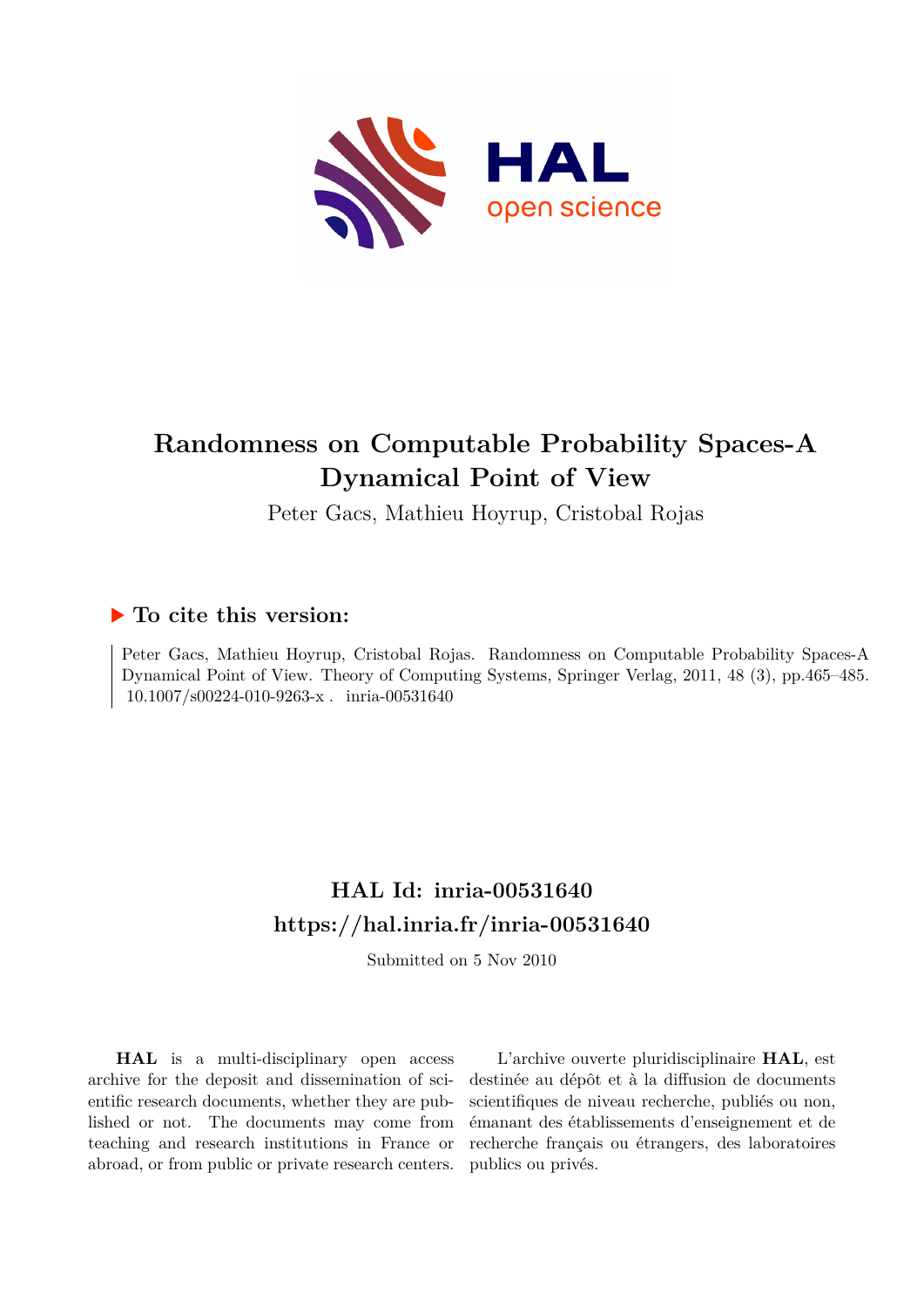### <span id="page-1-0"></span>Randomness on computable probability spaces—a dynamical point of view

Peter Gács · Mathieu Hoyrup · Cristóbal Rojas

Abstract We extend the notion of randomness (in the version introduced by Schnorr) to computable probability spaces and compare it to a dynamical notion of randomness: typicality. Roughly, a point is typical for some dynamic, if it follows the statistical behavior of the system (Birkhoff's pointwise ergodic theorem). We prove that a point is Schnorr random if and only if it is typical for every *mixing* computable dynamics. To prove the result we develop some tools for the theory of computable probability spaces (for example, morphisms) that are expected to have other applications.

Keywords Schnorr Randomness · Birkhoff's ergodic theorem · computable measures

#### 1 Introduction

The roots of algorithmic randomness go back to the work of von Mises in the 20th century. He suggested a notion of individual infinite random sequence based on limitfrequency properties invariant under the action of selection functions from some "acceptable" set. The problem was then to properly define what an "acceptable" selection function could be. Some years later, the concept of computable function was formalized, providing a natural class of functions to be considered as acceptable. This gave rise to Church's notion of computable randomness. Nevertheless, substantial understanding was achieved only with the works of Kolmogorov  $[7]$ , Martin-Löf  $[9]$ , Levin  $[18]$  and

partly supported by ANR Grant 05 2452 260 ox

P. Gács

Computer Science Department, Boston University, 111 Cummington Street Boston, MA 02215- 2411

E-mail: gacs@bu.edu

M. Hoyrup INRIA Nancy, 615, rue du jardin botanique, BP 239, 54506 Vandœuvre-lès-Nancy, France E-mail: hoyrup@loria.fr

C. Rojas

The Fields Institute for Research in Mathematical Sciences, 222 College Street, Toronto, Ontario M5T 3J, Canada

E-mail: cristobal.rojas@utoronto.ca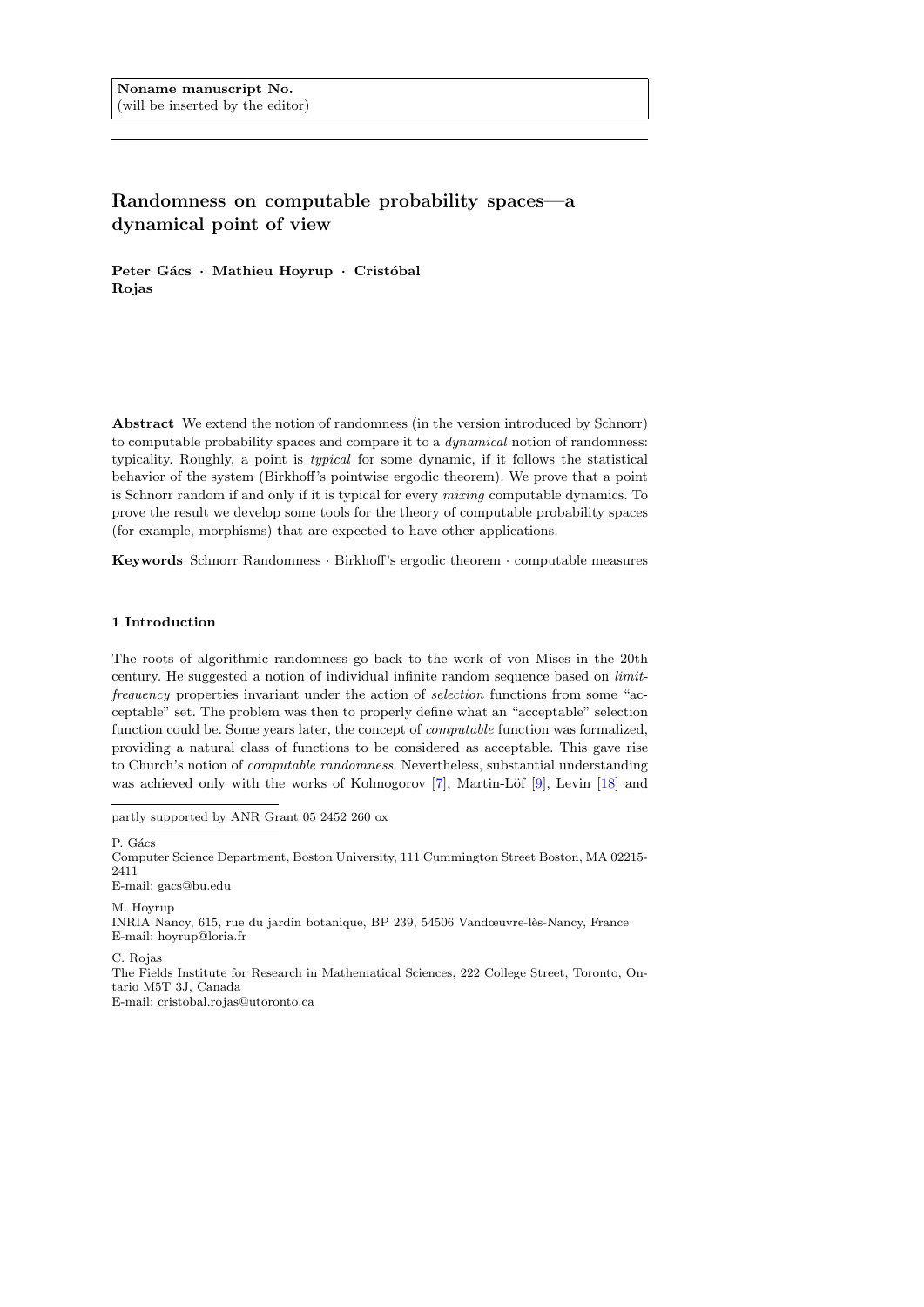<span id="page-2-1"></span>Schnorr [\[10\]](#page-18-2) and since then, many efforts have contributed to the development of this theory which is now well established and intensively studied (see [\[8\]](#page-18-3) for instance).

There are several different possible definitions, but it is Martin-Löf's one which has received most attention. This notion can be defined, at least, from three different points of view:

- 1. measure theoretic. This was the original presentation by Martin-Löf  $([9])$  $([9])$  $([9])$ . Roughly, an infinite sequence is random if it satisfies all "effective" probabilistic laws (see definition [14\)](#page-8-0).
- 2. compressibility. This characterization of random sequences, due to Schnorr and Levin (see [\[18,](#page-18-1)[11\]](#page-18-4)), uses the prefix-free Kolmogorov complexity: random sequences are those which are maximally complex.
- 3. predictability. In this approach (started by Ville [\[14\]](#page-18-5) and reintroduced to the modern theory by Schnorr [\[11\]](#page-18-4)) a sequence is random if, in a fair betting game, no "effective" strategy ("martingale") can win an unbounded amount of money against it.

In [\[10\]](#page-18-2), a somewhat broader notion of algorithmic randomness (narrower notion of probabilistic law) was proposed: Schnorr randomness. This notion received less attention over the years: Martin-Löfs definition is simpler, leads to universal tests, and many equivalent characterizations (besides, Schnorr's book is not in English. . . ). Recently, Schnorr randomness has begun to receive more attention. The work [\[2\]](#page-17-1) for instance, characterizes it in terms of Kolmogorov complexity.

In the present paper, first we extend Schnorr randomness to arbitrary computable probability spaces and develop some useful tools. Then, taking a dynamical systems point of view, we introduce yet another approach to the definition of randomness: typicality. Roughly, a point is typical for some measure-preserving ergodic dynamic, if it follows the statistical behavior of the system (given by Birkhoff's pointwise ergodic theorem) with respect to every bounded continous function used to follow its trajectory (or equivalently, every computable function, see Definition [18\)](#page-10-0). We then show that:

Theorem. In any computable probability space, a point is Schnorr random if and only if it is typical for every mixing computable dynamical system.

The paper is organized as follows: Section [2](#page-2-0) presents all needed concepts of computability theory and computable measure theory over general metric spaces. Parts of this section, for example on  $\mu$ -computable functions, are new and should be of independent interest. Section [3.1](#page-8-1) generalizes Schnorr randomness and studies some useful properties, after which we introduce the notion of typicality. Section [3.3](#page-11-0) is devoted to the proof of our main result.

#### <span id="page-2-0"></span>2 Computability

In classical recursion theory, a set of natural numbers is called *recursively enumerable*  $(r.e.$  for short) if it is the range of some partial recursive function. That is if there exists an algorithm listing (or enumerating) the set.

Strictly speaking, recursive functions only work on natural numbers, but this can be extended to the objects (thought of as "finite" objects) of any countable set, once a numbering of its elements has been chosen. We will sometimes use the word algorithm instead of recursive function when the inputs or outputs are interpreted as finite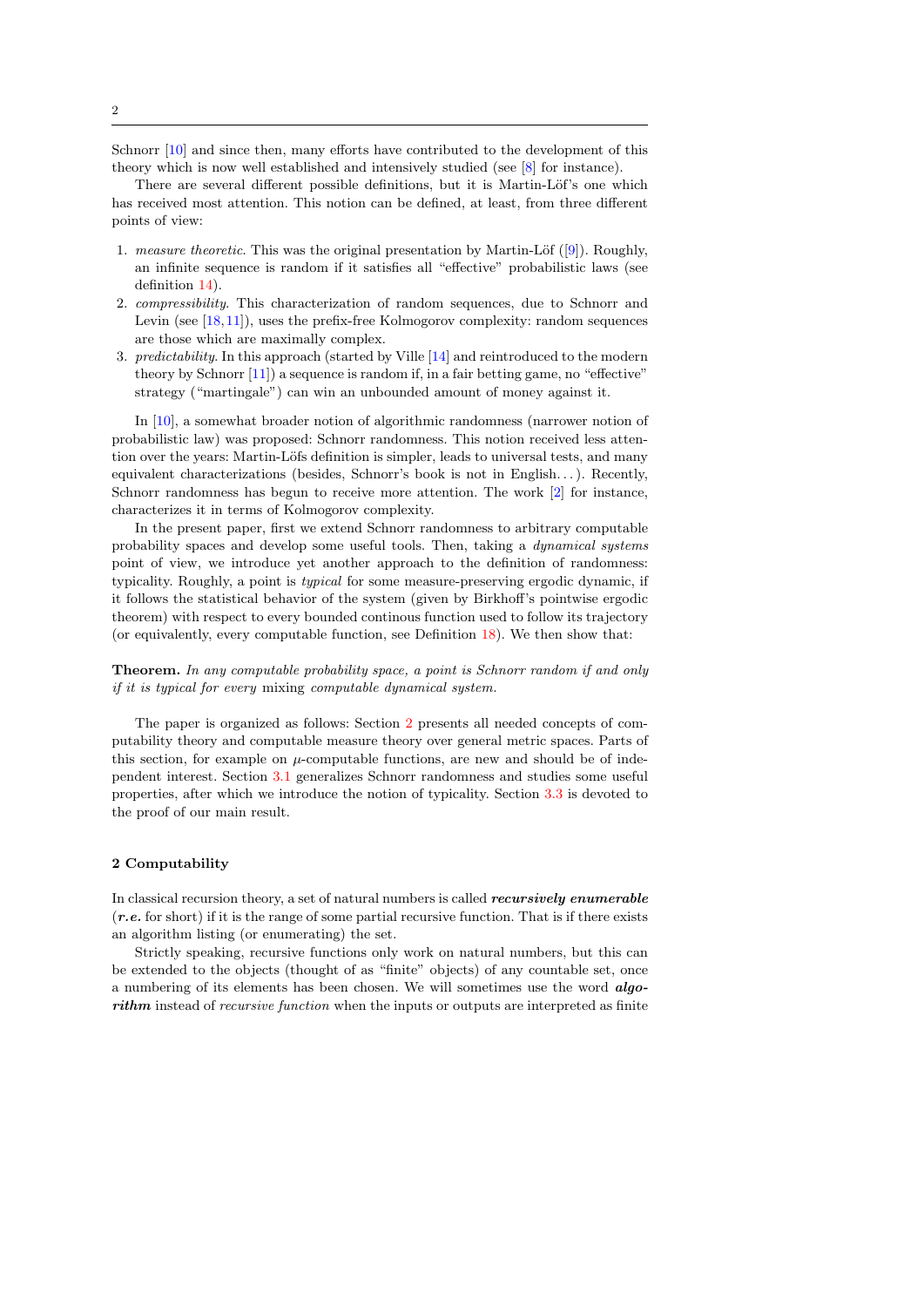<span id="page-3-0"></span>objects. The operative power of an algorithm on the objects of such a numbered set obviously depends on what can be effectively recovered from their numbers.

#### Examples 2.01

1  $\mathbb{N}^k$  can be numbered in such a way that the k-tuple of number i can be computed from i and vice versa.

2 The set Q of rational numbers can be injectively numbered  $\mathbb{Q} = \{q_0, q_1, ...\}$  in an effective way: the number i of a rational  $a/b$  can be computed from a and b, and vice versa. We fix such a numbering.

All through this work, we will use recursive functions over numbered sets to define computability or constructivity notions on infinite objects. Depending on the context, these notions will take particulars names (computable, recursively enumerable, r.e. open, decidable, etc...) but the definition will be always of the form: *object x is* constructive if there exists a recursive  $\varphi \colon \mathbb{N} \to D$  satisfying property  $P(\varphi, x)$  (where D is some numbered set).

For example,  $E \subset \mathbb{N}$  is **r.e.** if there exists a recursive  $\varphi \colon \mathbb{N} \to \mathbb{N}$  satisfying  $E =$ range( $\varphi$ ).

Each time, a uniform version will be implicitly defined: a sequence  $(x_i)_{i\in\mathbb{N}}$  is constructive uniformly in i if there exists a recursive  $\varphi: \mathbb{N} \times \mathbb{N} \to D$  satisfying property  $P(\varphi(i, \cdot), x_i)$  for all i.

In our example, a sequence  $(E_i)_{i\in\mathbb{N}}$  is **r.e. uniformly in i** if there exists  $\varphi: \mathbb{N} \times \mathbb{N} \to$ N satisfying  $E_i = \text{range}(\varphi(i, \cdot))$  for all i.

Let us ilustrate this in the case of reals numbers (computable reals numbers were introduced by Turing in [\[12\]](#page-18-6)).

**Definition 1** A real number  $x \in \mathbb{R}$  is said to be *computable* if there exists a total recursive  $\varphi : \mathbb{N} \to \mathbb{Q}$  satisfying  $|x - \varphi(n)| < 2^{-n}$  for all  $n \in \mathbb{N}$ .

Hence by a sequence of reals  $(x_i)_{i\in\mathbb{N}}$  computable *uniformly in i* we mean that there exists a recursive  $\varphi : \mathbb{N} \times \mathbb{N} \to \mathbb{Q}$  satisfying  $|x_i - \varphi(i, n)| < 2^{-n}$  for all  $n \in \mathbb{N}$ , for all  $i \in \mathbb{N}$ .

We also have the following notions:

**Definition 2** Let  $x$  be a real number. We say that:

- x is lower semi-computable if the set  $\{i \in \mathbb{N} : a_i \leq x\}$  is r.e.,
- x is upper semi-computable if the set  $\{i \in \mathbb{N} : q_i > x\}$  is r.e.,

It is easy to see that a real number is computable if and only if it is lower and upper semi-computable.

#### 2.1 Computable metric spaces

We briefly recall the basic of computable metric spaces.

**Definition 3** A computable metric space (CMS) is a triple  $\mathcal{X} = (X, d, \mathcal{S})$ , where

- $\bullet$   $(X, d)$  is a separable complete metric space.
- $S = (s_i)_{i \in \mathbb{N}}$  is a numbered dense subset of X (called *ideal points*).
- The real numbers  $(d(s_i, s_j))_{i,j}$  are all computable, uniformly in  $i, j$ .

Some important examples of computable metric spaces: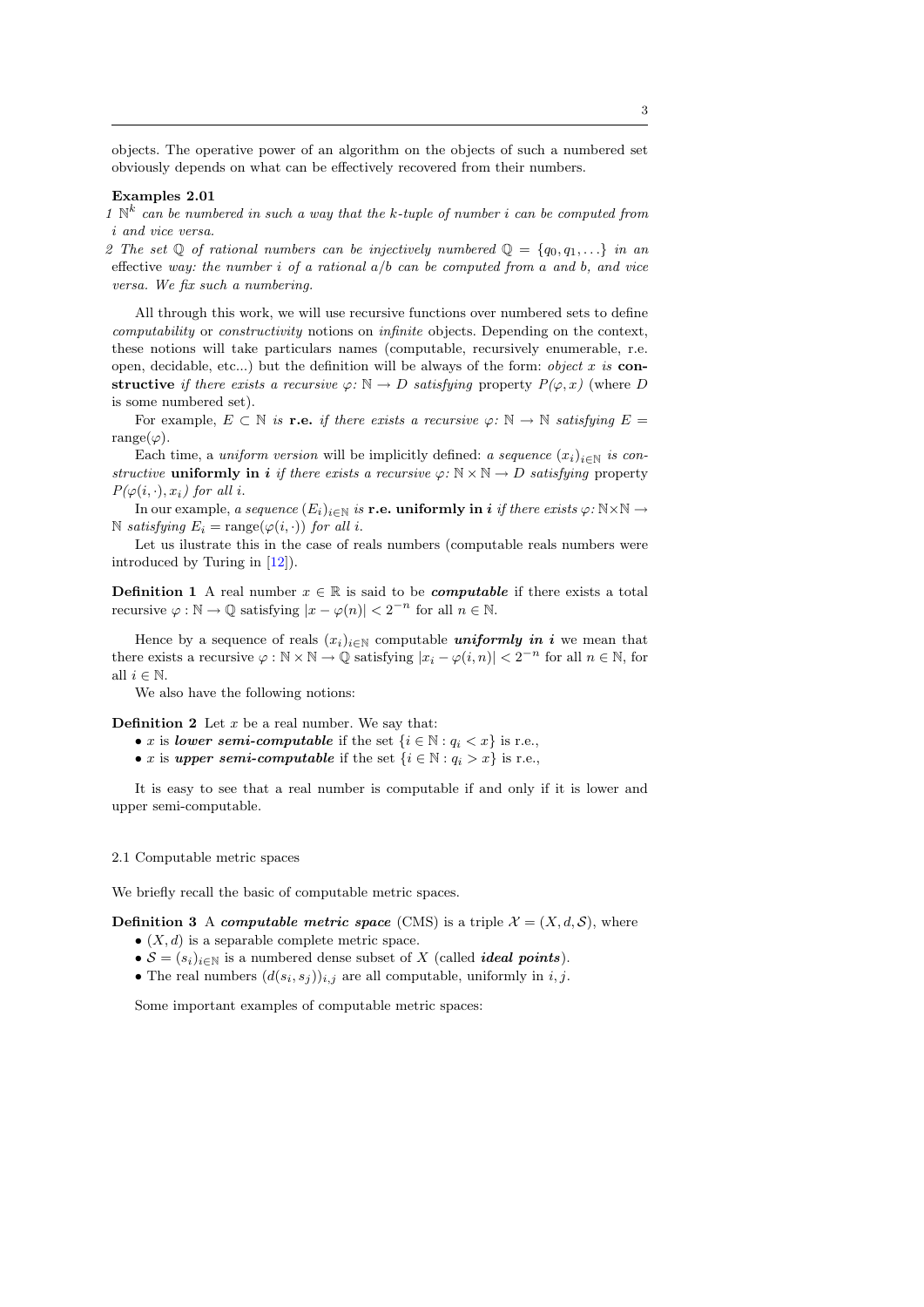#### <span id="page-4-3"></span>Examples 2.11

1 The Cantor space  $(\Sigma^{\mathbb{N}}, d, S)$  with  $\Sigma$  a finite alphabet. If  $x = x_1x_2 \ldots, y = y_1y_2 \ldots$ are elements then the distance is defined by  $d(x,y) = \sum_{i:x_i \neq y_i} 2^{-i}$ . Let us fix some element of  $\Sigma$  denoting it by 0. The dense set S is the set of sequences  $x = x_1x_2...$ such that  $x_n = 0$  for sufficiently large n.

2  $(\mathbb{R}^n, d_{\mathbb{R}^n}, \mathbb{Q}^n)$  with the Euclidean metric and the standard numbering of  $\mathbb{Q}^n$ .

For further examples we refer to [\[16\]](#page-18-7).

The numbered set of ideal points  $(s_i)_{i\in\mathbb{N}}$  induces the numbered set of *ideal balls*  $\mathcal{B} := \{B(s_i, q_j) : s_i \in S, q_j \in \mathbb{Q}_{>0}\}.$  We denote by  $B_{\langle i,j \rangle}$  (or just  $B_n$ ) the ideal ball  $B(s_i, q_j)$ , where  $\langle \cdot, \cdot \rangle$  is a computable bijection between tuples and integers.

**Definition 4 (Computable points)** A point  $x \in X$  is said to be *computable* if the set  $E_x := \{i \in \mathbb{N} : x \in B_i\}$  is r.e.

**Definition 5 (R.e. open sets)** We say that the set  $U \subset X$  is r.e. open if there is some r.e. set  $E \subset \mathbb{N}$  such that  $U = \bigcup_{i \in E} B_i$ . If U is r.e. open and If  $D \subset X$  is an arbitrary set then a set A is r.e. open in  $D$  if there is a r.e. open set U such that  $A \cap D = U \cap D$ .

#### Examples 2.12

1 If the sequence  $(U_n)_{n \in \mathbb{N}}$  is r.e. open uniformly in n, then the union  $\bigcup_n U_n$  is an r.e. open set.

2  $U_i \cup U_j$  and  $U_i \cap U_j$  are r.e. open uniformly in  $(i, j)$ . See [\[5\]](#page-17-2).

Let  $(X, S_X, d_X)$  and  $(Y, S_Y, d_Y)$  be computable metric spaces. Let  $(B_i^Y)_{i \in \mathbb{N}}$  be the collection of ideal balls from Y.

<span id="page-4-1"></span>**Definition 6 (Computable Functions)** A function  $T : X \to Y$  is said to be *com***putable** if  $T^{-1}(B_i^Y)$  is r.e. open uniformly in *i*.

It follows that computable functions are continuous. Since we will work with functions which are not necessarily continuous everywhere (and hence not computable), we shall consider functions which are computable on some subset of  $X$ . More precisely, a function T is said to be *computable on*  $D$  ( $D \subset X$ ) if  $T^{-1}(B_i^Y)$  is r.e. open in D, uniformly in i. The set  $D$  is called the **domain of computability** of  $T$ .

#### <span id="page-4-2"></span>3 Computable Probability Spaces

Let us recall some basic concepts of measure theory. Let  $X$  be a set. A family  $\mathfrak B$  of subsets of X is called an **algebra** if (i)  $X \in \mathfrak{B}$ , (ii)  $A \in \mathfrak{B} \Rightarrow A^{\mathcal{C}} \in \mathfrak{B}$  and (iii)  $A, B \in$  $\mathfrak{B} \Rightarrow A \cup B \in \mathfrak{B}$ . We say that  $\mathfrak{B}$  is a  $\sigma$ -algebra if moreover  $A_i \in \mathfrak{B}, i \geq 1 \Rightarrow \bigcup_i A_i \in \mathfrak{B}$ . If  $\mathfrak{B}_0$  is a family of subsets of X, the  $\sigma$ -algebra generated by  $\mathfrak{B}_0$  (denoted  $\sigma(\mathfrak{B}_0)$ ) is defined to be the smallest  $\sigma$ -algebra over X that contains  $\mathfrak{B}_0$ . If  $\mathfrak{B}$  is a  $\sigma$ -algebra of subsets of X, we say that  $\mu : \mathfrak{B} \to [0,1]$  is a **probability measure** if  $\mu(X) = 1$  and, for every family  $(A_i)_{i\in\mathbb{N}}\subset\mathfrak{B}$  of disjoint subsets of X, the following holds:

<span id="page-4-0"></span>
$$
\mu\left(\bigcup_{i} A_{i}\right) = \sum_{i} \mu(A_{i}).\tag{1}
$$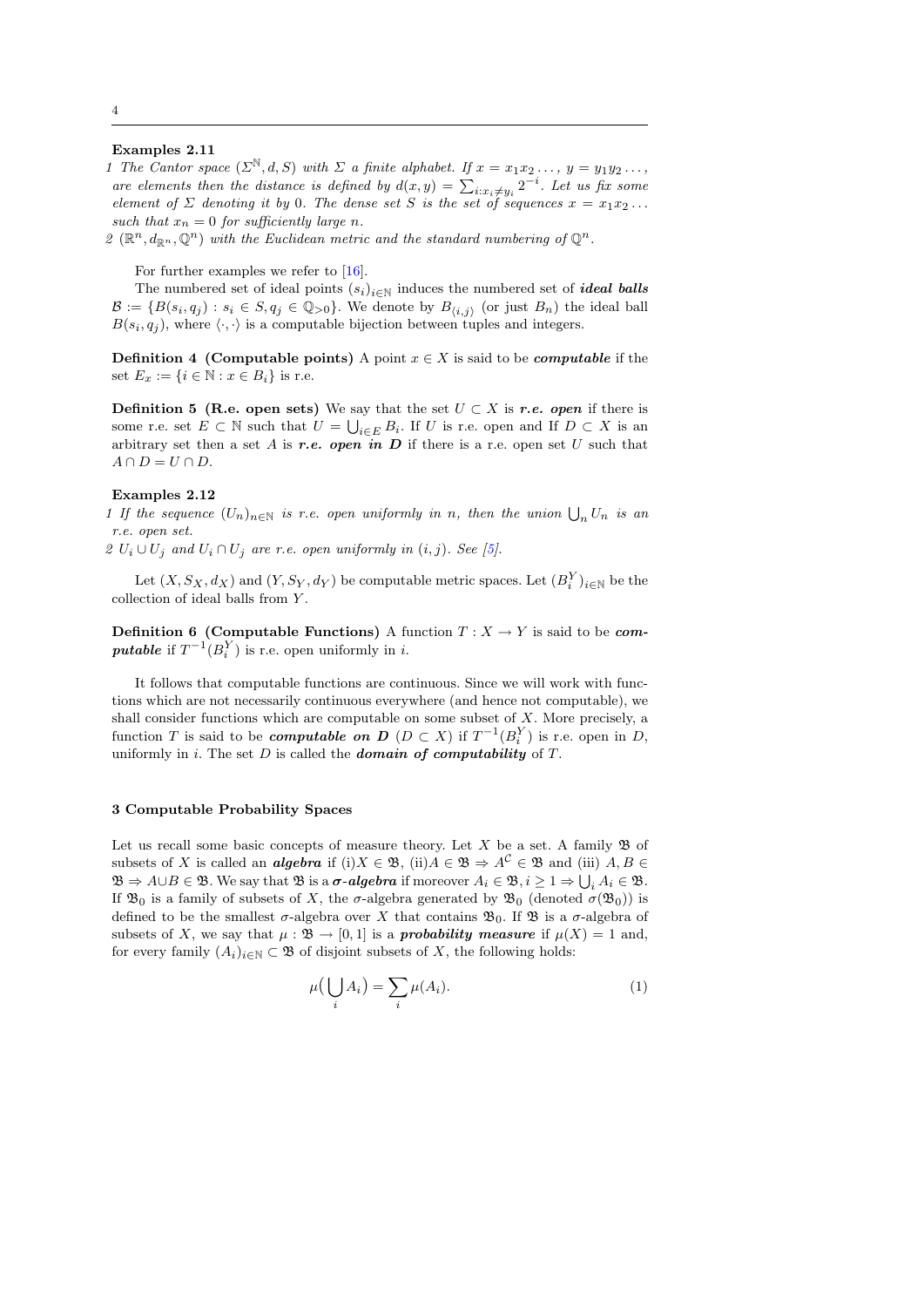<span id="page-5-2"></span>If X is a topological space, the **Borel**  $\sigma$ -algebra of X is defined as the  $\sigma$ -algebra generated by the family of open sets of X. Sets in the Borel σ-algebra are called Borel sets. In this paper, a **probability space** will always refer to the triple  $(X, \mathfrak{B}, \mu)$ , where **B** is the Borel  $\sigma$ -algebra of X and  $\mu$  is a probability measure. A set  $A \subset X$  has *measure zero* if there is a Borel set  $A_1$  such that  $A \subset A_1$  and  $\mu(A_1) = 0$ . We call two sets  $A_1, A_2 \subset X$  equivalent modulo zero, and write  $A_1 = A_2 \pmod{0}$ , if the symmetric difference has measure zero. We write  $A_1 \subset A_2 \pmod{0}$  if  $A_1$  is a subset of  $A_2$  and  $A_1 = A_2 \pmod{0}$ .

When X is a computable metric space, the space of probability measures over  $X$ , denoted by  $\mathcal{M}(X)$ , can be endowed with a structure of computable metric space. Then a computable measure can be defined as a computable point in  $\mathcal{M}(X)$ .

#### <span id="page-5-0"></span>Example 1 (Measure over a Cantor space)

As a special example, we can set  $X = \mathbb{B}^{\mathbb{N}}$  where  $\mathbb{B} = \{0,1\}$  and  $\lambda([x]) = 2^{-|x|}$ , where |x| is the length of the binary string  $x \in \{0,1\}^*$ . This is the distribution on the set of infinite binary sequences obtained by tossing a fair coin, and condition [\(1\)](#page-4-0) simplifies to

$$
\lambda(x0) + \lambda(x1) = \lambda(x).
$$

Let  $\mathcal{X} = (X, d, S)$  be a computable metric space. Let us consider the space  $\mathcal{M}(X)$ of measures over  $X$  endowed with weak topology, that is:

$$
\mu_n \to \mu
$$
 iff  $\mu_n f \to \mu f$  for all real continuous bounded  $f$ ,

where  $\mu f$  stands for  $\int f d\mu$ .

If X is separable and complete, then  $\mathcal{M}(X)$  is separable and complete. Let D  $\mathcal{M}(X)$  be the set of those probability measures that are concentrated in finitely many points of S and assign rational values to them. It can be shown that this is a dense subset  $([1])$  $([1])$  $([1])$ .

We consider the Prokhorov metric  $\rho$  on  $\mathcal{M}(X)$  defined by:

$$
\rho(\mu,\nu) := \inf \{ \epsilon \in \mathbb{R}^+ : \mu(A) \le \nu(A^{\epsilon}) + \epsilon \text{ for every Borel set } A \}
$$

where  $A^{\epsilon} = \{x : d(x, A) < \epsilon\}$ . Observe that  $\rho$  turns out to be symmetric.

This metric induces the weak topology on  $\mathcal{M}(X)$ . Furthermore, it can be shown that the triple  $(\mathcal{M}(X), D, \rho)$  is a computable metric space (see [\[3\]](#page-17-4), [\[5\]](#page-17-2)).

**Definition 7** A measure  $\mu$  is computable if it is a computable point of  $(\mathcal{M}(X), D, \rho)$ 

The following result (see [\[5\]](#page-17-2)) will be intensively used in the sequel:

<span id="page-5-1"></span>**Lemma 1** A probability measure  $\mu$  is computable if and only if the measure of finite union of ideal balls  $\mu(B_{i_1} \cup \ldots \cup B_{i_k})$  is lower semi-computable, uniformly in  $i_1, \ldots, i_k$ .

**Definition 8** A computable probability space (CPS) is a pair  $(\mathcal{X}, \mu)$  where X is a computable metric space and  $\mu$  is a computable Borel probability measure on X.

As already said, a computable function defined on the whole space is necessarily continuous. But a transformation or an observable need not be continuous at every point, as many interesting examples prove (piecewise-defined transformations, characteristic functions of measurable sets,...), so the requirement of being computable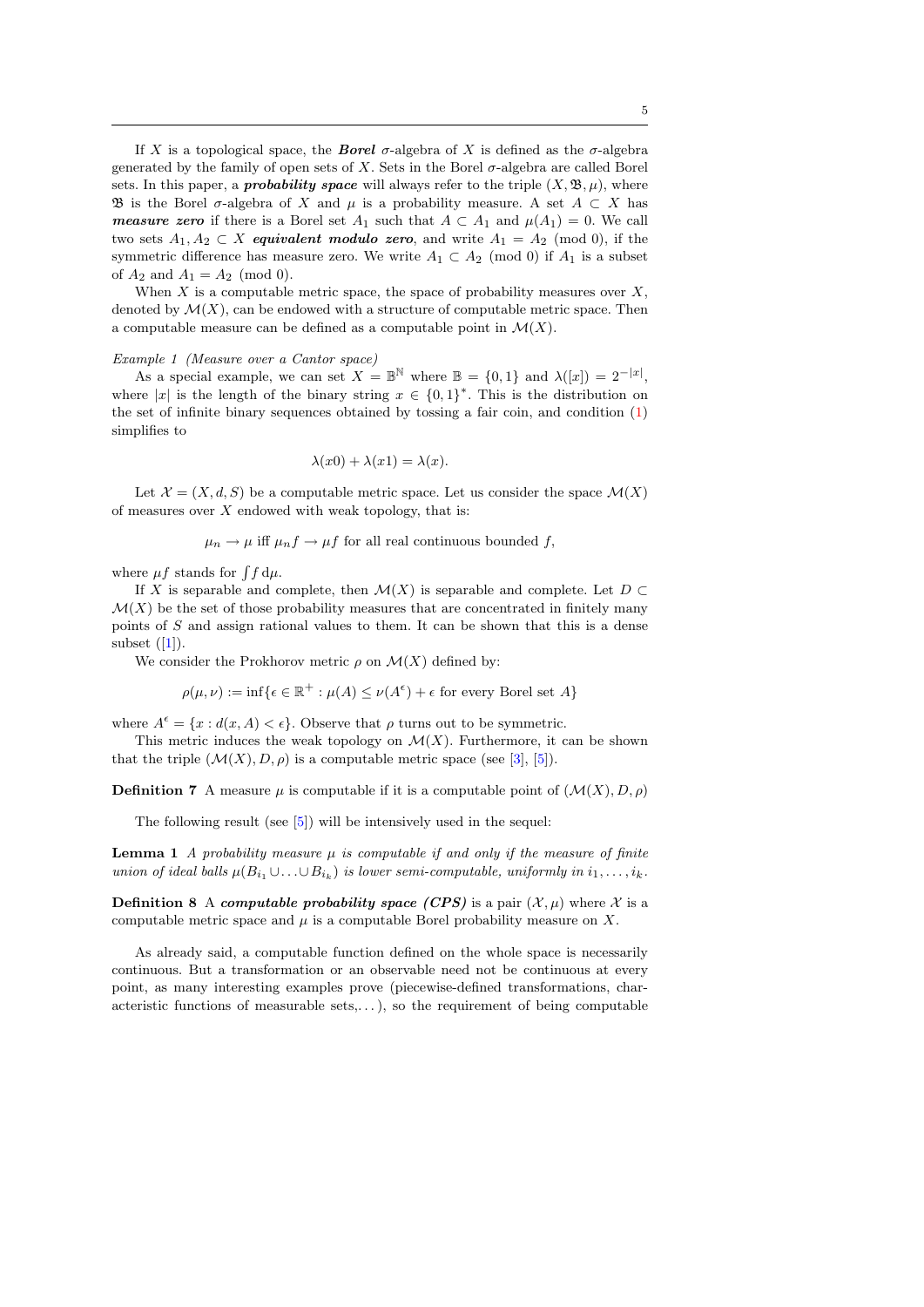<span id="page-6-3"></span>everywhere is too strong. In a measure-theoretical setting, the natural weaker condition is to require the function to be computable almost everywhere. In the computable setting this is not enough, and a computable condition on the set on which the function is computable is needed:

**Definition 9** (Constructive  $G_{\delta}$ -sets) We say that the set  $D \subset X$  is a constructive  $G_{\delta}$ -set if it is the intersection of a sequence of uniformly r.e. open sets.

**Definition 10** ( $\mu$ -computable functions) Let  $(\mathcal{X}, \mu)$  and  $\mathcal{Y}$  be a CPS and a CMS respectively. A function  $f : (\mathcal{X}, \mu) \to Y$  is  $\mu$ -computable if it is computable on a constructive  $G_{\delta}$ -set (denoted as domf or  $D_f$ ) of measure one.

<span id="page-6-0"></span>Example 2 Let m be the Lebesgue measure on  $[0, 1]$ . The binary expansion of reals defines a function from non-dyadic numbers to infinite binary sequences which induces a *m*-computable function from  $([0, 1], m)$  to  $\{0, 1\}^{\mathbb{N}}$ .

Remark 1 Given a uniform sequence of  $\mu$ -computable functions  $(f_i)_{i\in\mathbb{N}}$ , any computable operation  $\bigcirc_{i=0}^n f_i$  (adition, multiplication, composition, etc...) is  $\mu$ -computable, uniformly in  $n$ .

We recall that  $F: (\mathcal{X}, \mu) \to (\mathcal{Y}, \nu)$  is measure-preserving if  $\mu(F^{-1}(A)) = \nu(A)$  for all Borel sets A.

Definition 11 (morphisms of CPS's) A morphism of CPS's  $F : (\mathcal{X}, \mu) \rightarrow$  $(Y, \nu)$ , is a  $\mu$ -computable measure-preserving function  $F: D_F \subseteq X \to Y$ .

An *isomorphism of CPS's*  $(F, G) : (\mathcal{X}, \mu) \rightleftarrows (\mathcal{Y}, \nu)$  is a pair  $(F, G)$  of morphisms such that  $G \circ F = \text{id}$  on  $F^{-1}(D_G)$  and  $F \circ G = \text{id}$  on  $G^{-1}(D_F)$ .

<span id="page-6-2"></span>*Example 3* Let  $(\mathbb{B}^{\mathbb{N}}, \lambda)$  be the probability space introduced in Example [1](#page-5-0) with the cointossing distribution  $\lambda$  over the infinite sequences. The binary expansion (see example [2\)](#page-6-0) creates an isomorphism of CPS's between the spaces  $([0, 1], m)$  and  $(\mathbb{B}^{\mathbb{N}}, \lambda)$ .

Remark 2 To every isomorphism of CPS's  $(F, G)$  one can associate the canonical invertible morphism of CPS's  $\varphi = F|_{D_{\varphi}}$  with  $\varphi^{-1} = G|_{D_{\varphi^{-1}}}$ , where  $D_{\varphi} = F^{-1}(G^{-1}(D_F))$ and  $D_{\varphi^{-1}} = G^{-1}(D_F)$ . Of course,  $(\varphi, \varphi^{-1})$  is an isomorphism of CPS's as well.

The next proposition is a direct consequence of theorem 5.1.1 from [\[5\]](#page-17-2):

<span id="page-6-1"></span>Proposition 1 Every computable probability space is isomorphic to the Cantor space with an appropiate computable measure.

**Definition 12** A set  $A \subset X$  is said to be *almost decidable* if the function  $1_A$ :  $X \rightarrow \{0, 1\}$  is  $\mu$ -computable.

The following characterization proves useful.

**Proposition 2** A set A is almost decidable iff there is a constructive  $G_{\delta}$  set D of measure one and two r.e. open sets U and V such that:

$$
A \cap D = U \cap D, \quad A^{\mathcal{C}} \cap D = V \cap D, \quad \mu(U) + \mu(V) = 1.
$$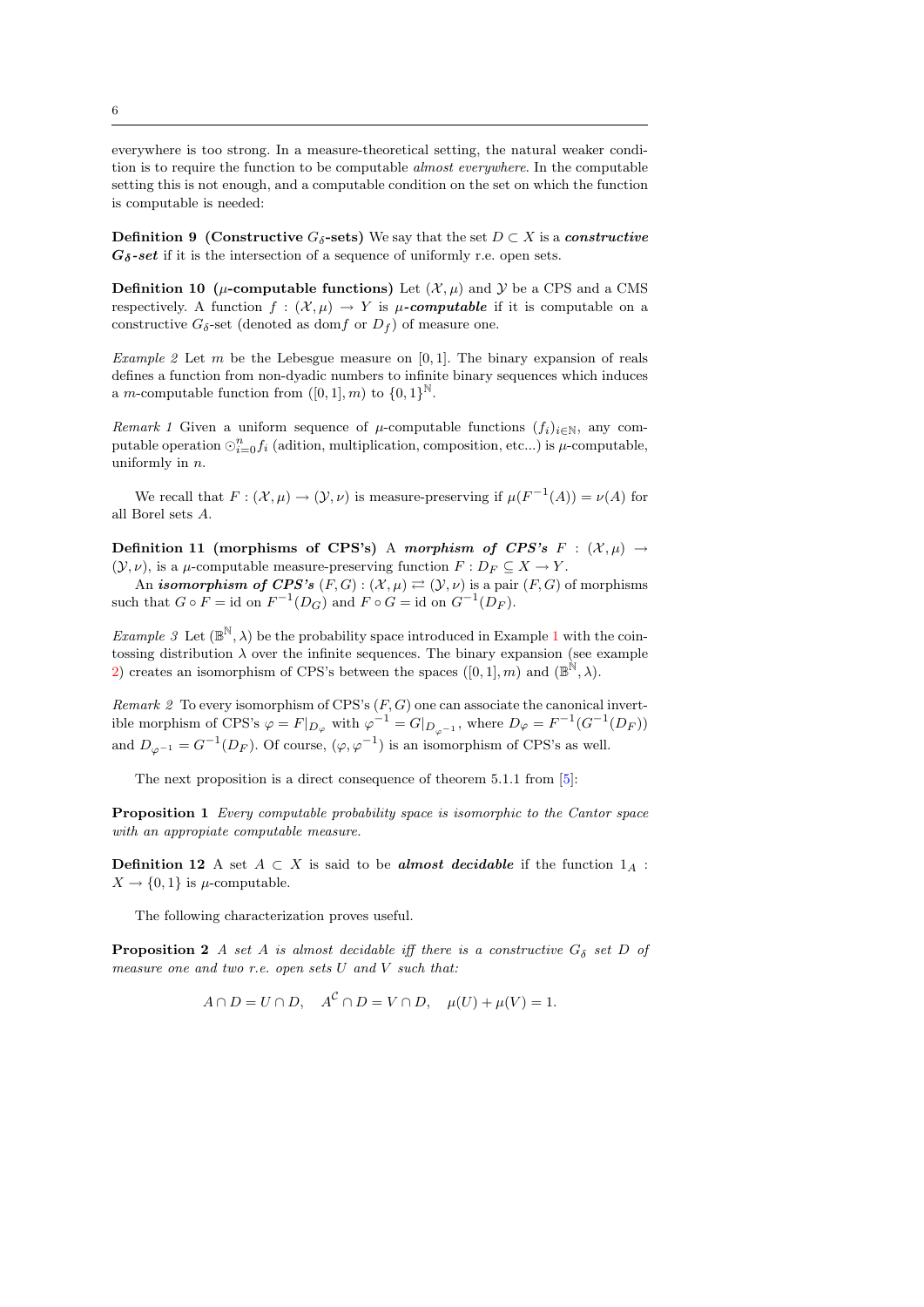*Proof* If A is almost decidable then there is a constructive  $G_{\delta}$ -set D of measure one on which  $1_A$  is computable. By definition of a computable function (see after Definition [6\)](#page-4-1),  $A = 1_A^{-1}(1/2, 2)$  and  $A^{\mathcal{C}} = 1_A^{-1}(-1, 1/2)$  are r.e. open in D, which means that there are r.e. open sets  $U, V$  such that  $A \cap D = U \cap D$  and  $A^C \cap D = V \cap D$ .

Conversely, if  $D, U, V$  are as in the proposition, then  $1_A$  is computable on  $D' :=$  $D \cap (U \cup V)$  (which is a constructive  $G_{\delta}$ -set of measure one). Indeed, one easily gets  $A \cap D' = U \cap D'$  and  $A^{\mathcal{C}} \cap D' = V \cap D'$  so A and  $A^{\mathcal{C}}$  are r.e. open in  $D'$ , so  $1_A$  is computable on  $D'$ .

#### Remarks 3.01

1 The collection of almost decidable sets is a boolean algebra.

2 An almost decidable set is always a continuity set.

3 Any ideal ball  $B(s, r)$  with zero boundary measure is almost decidable. Indeed, let  $U = B(s, r), V = \{x : d(x, s) > r\}$  and  $D = U \cup V$  and use the preceding proposition. 4 Unless the space is disconnected (i.e. has non-trivial clopen subsets), no non-trivial set can be decidable, i.e. semi-decidable (r.e.) and with a semi-decidable complement (such a set must be clopen<sup>[1](#page-7-0)</sup>). Instead, a set can be decidable with probability 1: there is an algorithm which decides if a point belongs to the set or not, for almost every point. This is why we call it almost decidable.

Ignoring computability, the existence of open sets with zero boundary measure directly follows from the fact that the collection of open sets is uncountable and  $\mu$  is finite. The problem in the computable setting is that there are only countable many open r.e. sets. Fortunately, there still always exists a basis of almost decidables balls.

<span id="page-7-1"></span>**Lemma 2** Let X be  $\mathbb{R}$  or  $\mathbb{R}^+$  or  $[0,1]$ . Let  $\mu$  be a computable probability measure on X. Then there is a sequence of uniformly computable reals  $(x_n)_{n\in\mathbb{N}}$  which is dense in X and such that  $\mu({x_n}) = 0$  for all n.

*Proof* Let I be a closed rational interval. We construct  $x \in I$  such that  $\mu({x}) = 0$ . To do this, we construct inductively a nested sequence of closed intervals  $J_k$  of measure  $\langle 2^{-k+1}, \text{ with } J_0 = I.$  Suppose  $J_k = [a, b]$  has been constructed, with  $\mu(J_k) \langle 2^{-k+1} \rangle$ . Let  $m = (b - a)/3$ : one of the intervals  $[a, a + m]$  and  $[b - m, b]$  must have measure  $\langle 2^{-k}$ , and since their measure is upper-computable, we can find it effectively—let it be  $J_{k+1}$ .

From a constructive enumeration  $(I_n)_{n\in\mathbb{N}}$  of all the dyadic intervals, we can construct  $x_n \in I_n$  uniformly.

<span id="page-7-2"></span>Corollary 1 Let  $(\mathcal{X}, \mu)$  be a CPS and  $(f_i)_{i \in \mathbb{N}}$  be a sequence of uniformly computable real valued functions on X. Then there is a sequence of uniformly computable reals  $(x_n)_{n \in \mathbb{N}}$  which is dense in  $\mathbb R$  and such that  $\mu({f_i^{-1}(x_n)}) = 0$  for all i, n.

*Proof* Consider the uniformly computable measures  $\mu_i = \mu \circ f_i^{-1}$  and define  $\nu =$  $\sum_i 2^{-i}\mu_i$ . By Lemma [1,](#page-5-1)  $\nu$  is a computable measure and then, by Lemma [2,](#page-7-1) there is a sequence of uniformly computable reals  $(x_n)_{n\in\mathbb{N}}$  which is dense in R and such that  $\nu({x_n}) = 0$  for all n. Since  $\nu(A) = 0$  iff  $\mu_i(A) = 0$  for all i, we get  $\mu({f_i^{-1}(x_n)}) = 0$ for all  $i, n$ .

<span id="page-7-0"></span><sup>&</sup>lt;sup>1</sup> In the Cantor space for example (which is totally disconnected), every cylinder (ball) is a decidable set. Indeed, to decide if some infinite sequence belongs to some cylinder it suffices to compare the finite word defining the cylinder to the corresponding finite prefix of the infinite sequence.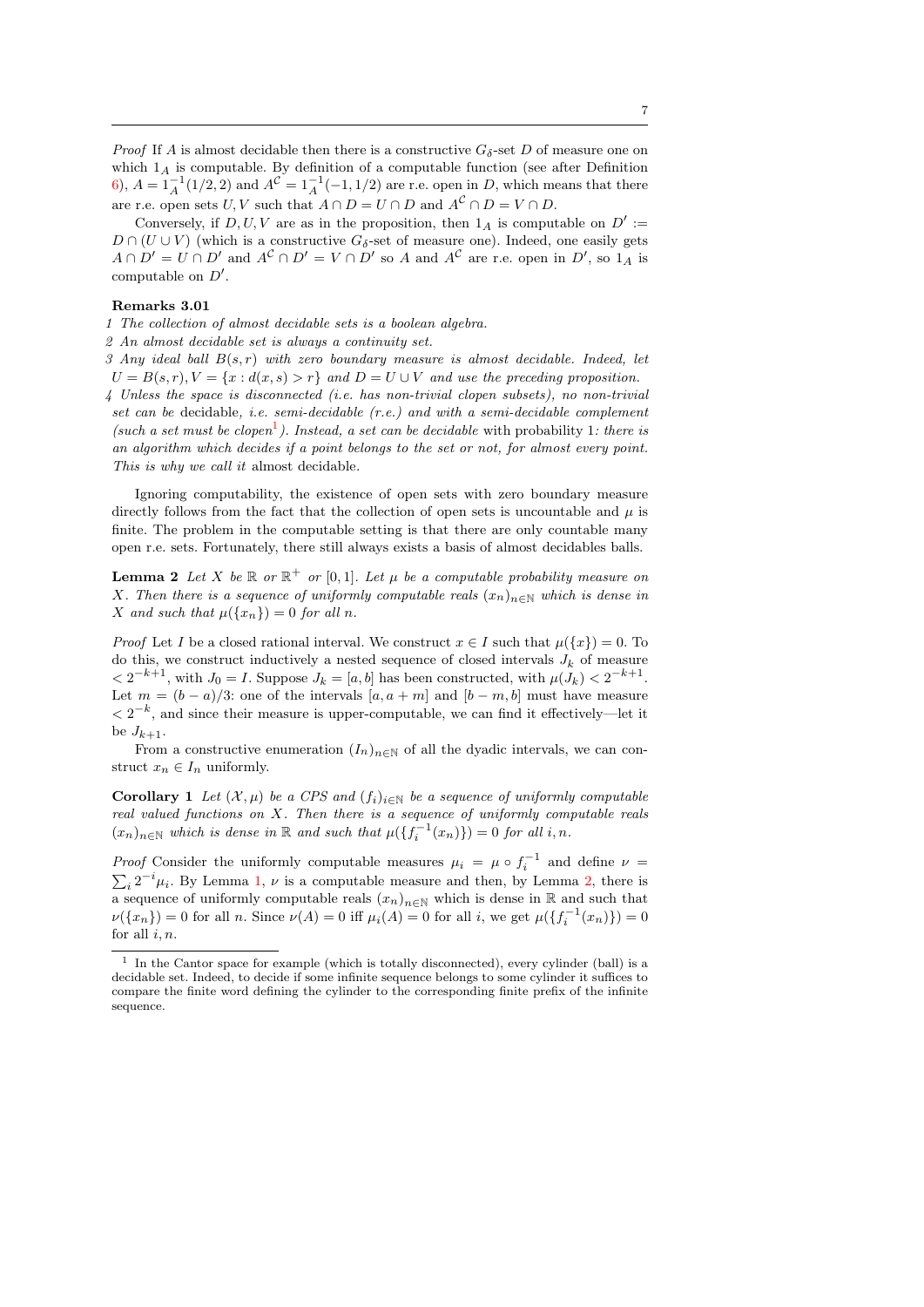The following result will be used many times in the sequel.

**Corollary 2** There is a sequence of uniformly computable reals  $(r_n)_{n\in\mathbb{N}}$  such that  $(B(s_i,r_n))_{i,n}$  is a basis of almost decidable balls.

*Proof* Apply Corollary [1](#page-7-2) to  $(f_i)_{i\in\mathbb{N}}$  defined by  $f_i(x) = d(s_i, x)$ .

We remark that every ideal ball can be expressed as a r.e. union of almost decidable balls, and vice-versa. So the two bases are constructively equivalent.

Definition 13 A computable probability space is a computable Lebesgue space if it is isomorphic to the computable probability space  $([0, 1], m)$  where m is the Lebesgue measure.

<span id="page-8-2"></span>Theorem 1 Every computable probability space with no atoms is a computable Lebesgue space.

*Proof* We first prove the result for  $I = ([0, 1], \mu)$ .

Lemma 3 The interval endowed with a non-atomic computable probability measure is a computable Lebesgue space.

*Proof* We define the morphism of the CPS as  $F(x) = \mu([0, x])$ . As  $\mu$  has no atom and is computable,  $F$  is computable and surjective. As  $F$  is surjective, it has right inverses. Two of them are  $G_{<} (y) = \sup\{x : F(x) < y\}$  and  $G_{>} (y) = \inf\{x : F(x) > y\}$ , and satisfy  $F^{-1}(\{y\}) = [G \lt (y), G \gt (y)]$ . They are increasing and respectively left- and right-continuous. As  $F$  is computable, they are even lower- and upper semi-computable respectively. Let us define  $D = \{y : G \lt (y) = G \gt (y)\}\$ : every  $y \in D$  has a unique preimage by F, which is then injective on  $F^{-1}(D)$ . The restriction of F on  $F^{-1}(D)$  has a left-inverse, which is given by the restriction of  $G<$  and  $G>$  on D. Let us call it  $G: D \to I$ . By lower and upper semi-computability of  $G<$  and  $G<sub>></sub>$ , G is computable. Now, D is a constructive  $G_{\delta}$ -set:  $D = \bigcap_{n} \{y : G_{>}(y) - G_{<}(y) < 1/n\}$ . We show that  $I \setminus D$  is a countable set. The family  $\{[G_{<}(y), G_{>}(y)]: y \in I\}$  indexed by I is a family of disjoint closed intervals, included in [0, 1]. Hence, only countably many of them have positive length. Those intervals correspond to points y belonging to  $I \setminus D$ , which is then countable. It follows that D has Lebesgue measure one (it is even dense).  $(F, G)$ is then an isomorphism between  $(I, \mu)$  and  $(I, m)$ .

Now, we know from Theorem [1](#page-6-1) that every CPS  $(\mathcal{X}, \mu)$  has a binary representation, which is in particular an isomorphism with the Cantor space  $(\mathbb{B}^{N}, \mu')$ . As mentioned in Example [3,](#page-6-2) the latter is isomorphic to  $(I, \mu_I)$  where  $\mu_I$  is the induced measure. If  $\mu$ is non-atomic, so is  $\mu_I$ . By the previous lemma,  $(I, \mu_I)$  is isomorphic to  $(I, m)$ .

#### <span id="page-8-1"></span>3.1 Randomness and typicality

#### 3.1.1 Algorithmic randomness

<span id="page-8-0"></span>**Definition 14** A *Martin-Löf test* (*ML*-test) is an uniform sequence  $(A_n)_{n\in\mathbb{N}}$  of r.e. open sets such that  $\mu(A_n) \leq 2^{-n}$ . We say that x **fails** the ML-test if  $x \in A_n$  for all n. A point x is called  $ML-random$  if it fails no  $ML-test$ .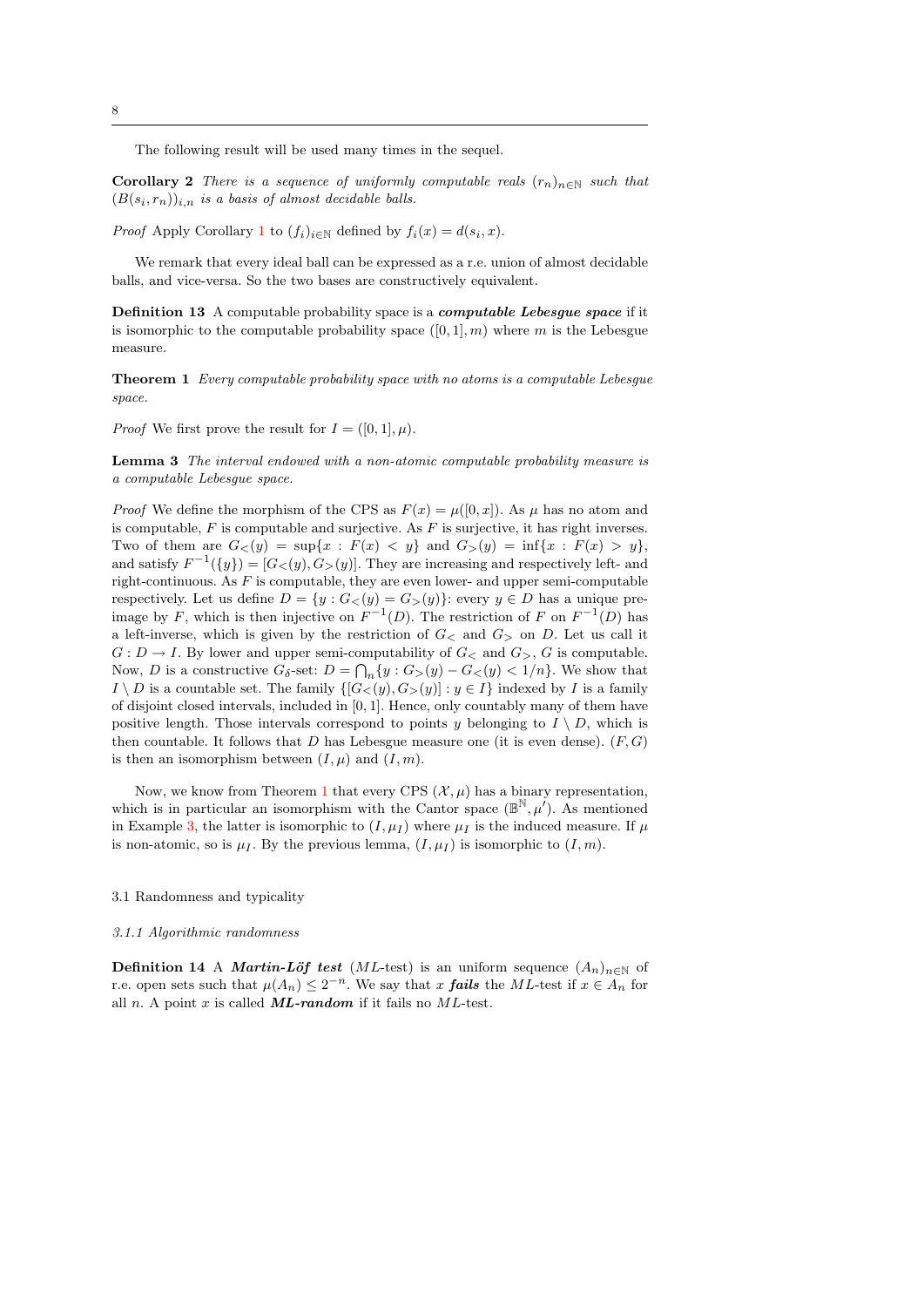<span id="page-9-0"></span>**Definition 15** A *Borel-cantelli test* (BC-test) is a uniform sequence  $(C_n)_{n\in\mathbb{N}}$  of r.e. open sets such that  $\sum_n \mu(C_n) < \infty$ . We say that x **fails** the BC-test if  $x \in C_n$ infinitely often (i.o.).

It is easy to show that:

Proposition 3 An element fails a ML-test if and only if it fails a BC-test.

**Definition 16** A *Schnorr test* (Sch-test) is a ML-test  $(A_n)_{n\in\mathbb{N}}$  such that the sequence of reals  $(\mu(A_n))_n$  is uniformly computable. We say that x fails the Sch-test if  $x \in A_n$  for all n. A point x is called Sch-random if it fails no Sch-test.

**Definition 17** A strong BC-test is a BC-test  $(C_n)_{n \in \mathbb{N}}$  such that  $\sum_n \mu(C_n)$  is computable.

One can easily prove that every Schnorr test  $(A_n)_{n\in\mathbb{N}}$  is also a strong BC-test. As being in every  $A_n$  is stronger than belonging to  $A_n$  for infinitely many n, an element that fails a Schnorr test also fails a strong BC-test. The converse is also true, as shown by the next proposition.

Proposition 4 An element fails a Sch-test if and only if it fails a strong BC-test.

*Proof* Let  $(C_n)_{n\in\mathbb{N}}$  be a strong BC-test. Let c be such that  $2^c > \sum_n \mu(C_n)$ . Define the r.e. open set  $A_k := \{x : |\{n : x \in C_n\}| \geq 2^{k+c}\}\)$ . One has  $\lim_{h \to \infty} \sup_n C_n = \bigcap_n A_n$ . We prove that  $(A_n)_{n\in\mathbb{N}}$  is a Schnorr test. First,  $\mu(A_k) < 2^{-k}$ . Now observe that  $A_k$  is the union of all the  $(2^{k+c})$ -intersections of  $C_n$ 's. Since  $\mu(C_k) = \sum_{k=1}^{\infty}$  $A_k$  is the union of all the  $(2^{k+c})$ -intersections of  $C_n$ 's. Since  $\mu(C_k) = \sum_n \mu(C_n) - \sum_{n \neq k} \mu(C_n)$  and the  $C_n$ 's are r.e. we have that  $\mu(C_n)$  is computable (uniformly in n). We choose a basis  $(B<sup>i</sup>)<sub>i</sub>$  of almost decidable balls to work with. Recall that finite unions or intersections of almost decidable sets are almost decidable too and that the measure of an almost decidable set is computable. Now we show that  $\mu(A_k)$  is computable uniformly in k. Let  $\epsilon > 0$  be rational. Let  $n_0$  be such that  $\sum_{n \geq n_0} \mu(C_n) < \frac{\epsilon}{2}$ . Then  $\mu(\bigcup_{n\geq n_0}C_n)<\frac{\epsilon}{2}$ . For each  $C_n$  with  $n< n_0$  we construct an almost decidable set  $C_n^{\epsilon} \subset C_n$  (a finite union of almost decidable balls) such that  $\mu(C_n) - \mu(C_n^{\epsilon}) < \frac{1}{n_0} \frac{\epsilon}{2}$ . Then  $\sum_{n\le n_0} \left[\mu(C_n) - \mu(C_n^{\epsilon}\right] < \frac{\epsilon}{2}$ . Define  $A_k^{\epsilon}$  to be the union of the  $(2^{k+c})$ -intersections of the  $C_n^{\epsilon}$ 's for  $n < n_0$ . Then  $A_k^{\epsilon}$  is almost decidable and then has a computable measure. Moreover  $A_k \subset A_k^{\epsilon} \cup (\bigcup_{n \geq n_0} C_n) \cup (\bigcup_{n \leq n_0} C_n \setminus C_n^{\epsilon}),$  hence  $\mu(A_k) - \mu(A_k^{\epsilon}) < \epsilon$ .

The following result is an easy modification of a result from [\[5\]](#page-17-2), so we omit the proof.

Proposition 5 Morphisms of computable probability spaces are defined (and computable) on Schnorr random points and preserve Sch-randomness.

#### 3.2 Dynamical systems and typicality

Let X be a metric space, let  $T : X \rightarrow X$  be a Borel map. Let  $\mu$  be an invariant Borel measure on X, that is:  $\mu(A) = \mu(T^{-1}(A))$  holds for each measurable set A. A set A is called T-invariant if  $T^{-1}(A) = A$  modulo a set of measure 0. The system  $(T, \mu)$  is said to be ergodic if each T-invariant set has total or null measure. In such systems the famous Birkhoff ergodic theorem says that time averages computed along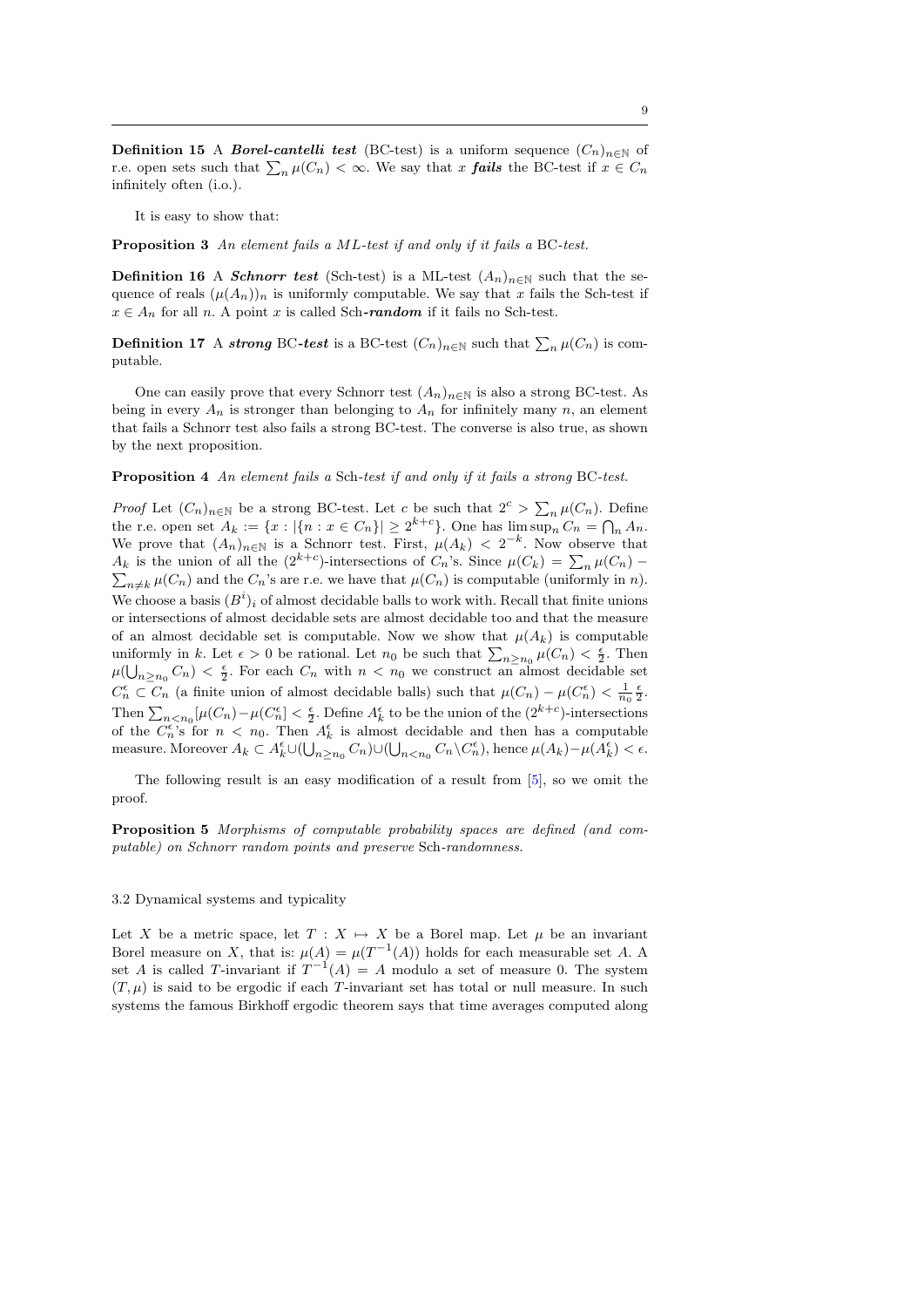<span id="page-10-2"></span> $\mu$ -typical orbits coincide with space averages with respect to  $\mu$ . More precisely, for any  $f \in L^1(X)$  it holds

<span id="page-10-1"></span>
$$
\lim_{n \to \infty} \frac{S_n^f(x)}{n} = \int f \, \mathrm{d}\mu,\tag{2}
$$

for  $\mu$ -almost each x, where  $S_n^f = f + f \circ T + \ldots + f \circ T^{n-1}$ .

If a point x satisfies equation [\(2\)](#page-10-1) for a certain f, then we say that x is **typical** with respect to the *observable* f.

<span id="page-10-0"></span>**Definition 18** If x is typical w.r. to every bounded continuous function  $f: X \to \mathbb{R}$ , then we call it a  $T$ -typical point.

Remark 3 The proof of our main theorem will show as a side result that the definition would not change if we replaced "continuous" with "computable" in it.

In [\[15\]](#page-18-8) it is proved that ML-random infinite binary sequences are typical w.r. to any computable  $f$ . In [\[4\]](#page-17-5), this is generalized via effective symbolic dynamics to computable probability spaces and  $\mu$ -computable observables.

To have the result for Sch-random points it seems that a certain "mixing" property or "loss of memory" of the system has to be required. This is naturally expressed by means of the *correlation functions*. For measurable functions  $f, g$  let

$$
C(f,g) = \mu(f \cdot g) - \mu f \cdot \mu g,
$$
  
\n
$$
C_n(f,g) = C(f \circ T^n, g).
$$

Observe that for any  $a \in \mathbb{R}$ ,  $C_n(f + a, g + a) = C_n(f, g)$ . For events A, B with indicator functions  $1_A$ ,  $1_B$  let

$$
C_n(A, B) = C_n(1_A, 1_B),
$$

which measures the dependence between the events A and B at times  $n \gg 1$  and 0 respectively. Note that  $C_n(A, B) = 0$  corresponds, in probabilistic terms, to  $T^{-n}(A)$ and B being independent events.

Let us say that a family of Borel sets  $\mathcal E$  is **essential**, if for every open set U there is a sequence  $(E_i)_{i\in\mathbb{N}}$  of Borel sets in  $\mathcal E$  such that  $\cup_i E_i \subset U \pmod{0}$  (see Section [3\)](#page-4-2).

**Definition 19** We say that an endomorphism T of the probability space  $(X, \mu)$  is (polynomially) mixing if there is  $\alpha > 0$  and an essential family  $E = \{E_1, E_2, ...\}$  of almost decidable events such that for each  $i, j$  there is  $c_{i,j} > 0$  computable in  $i, j$  such that

$$
|C_n(E_i,E_j)|\leq \frac{c_{i,j}}{n^{\alpha}}\qquad\text{ for all }n\geq 1.
$$

We say that the endomorphism is *independent* if all correlation functions  $C_n(E_i, E_j)$ are 0 for sufficiently large n.

We remind the reader that the mixing property is stronger than ergodicity (see [\[13\]](#page-18-9)). Examples of non-mixing but still ergodic systems are given for instance by irrational circle rotations with the Lebesgue measure. Examples of mixing but not independent sytems are given by piecewise expanding maps or uniformly hyperbolic systems which have a distinguished ergodic measure (called SRB measure and which is "physical" in some sense) with respect to which the correlations decay exponentially (see [\[13\]](#page-18-9)). An example of a mixing system for which the decrease of correlations is only polynomial and not exponential, is given by the class of Manneville-Pomeau type maps (non uniformly expanding with an indifferent fixed point, see  $[6]$ ). For a survey see [\[17\]](#page-18-10).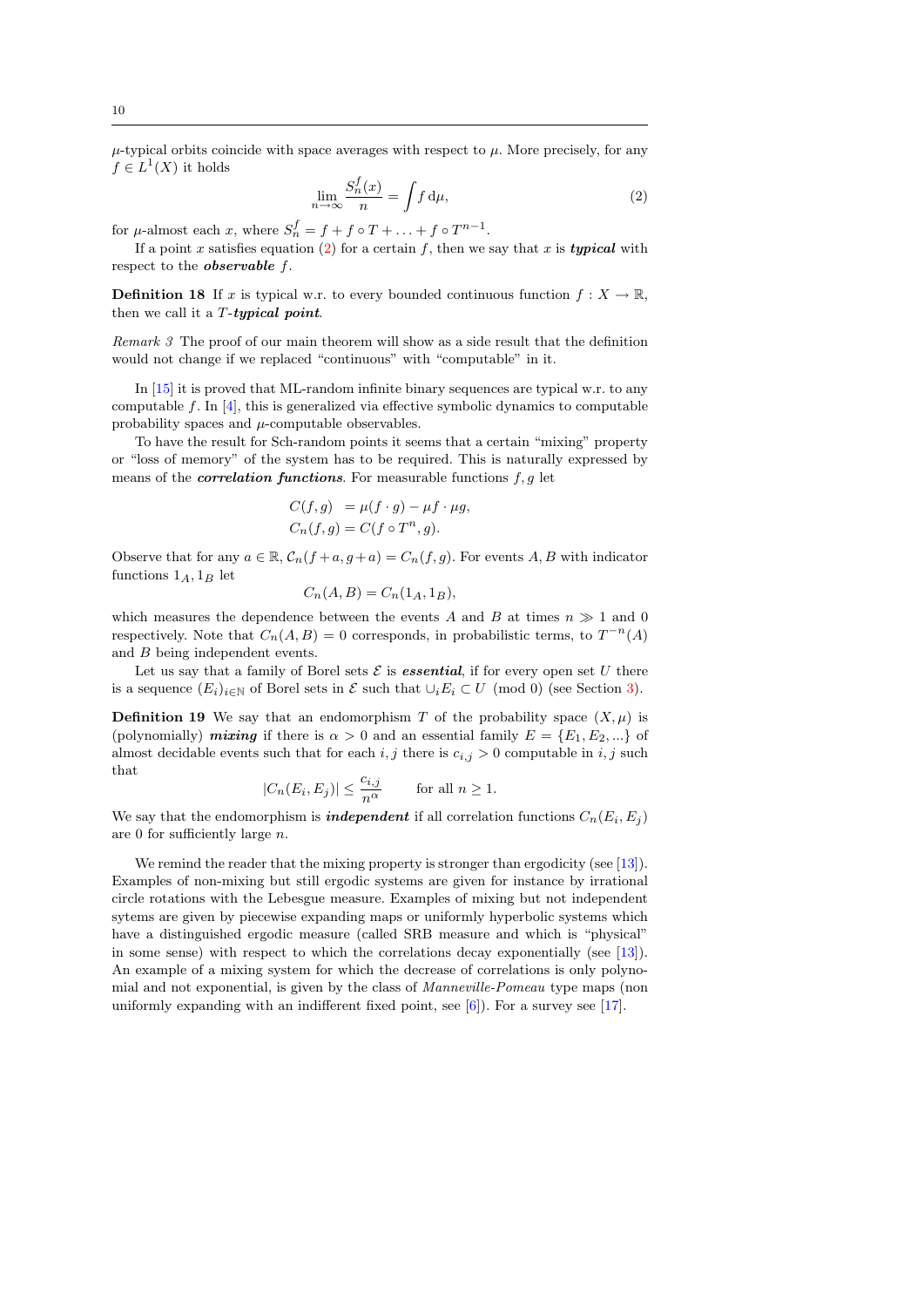<span id="page-11-0"></span>3.3 Proof of the main result

Now we prove our main theorem.

**Theorem 2** Let  $(\mathcal{X}, \mu)$  be a computable probability space with no atoms. The following properties of a point  $x \in X$  are equivalent.

- <span id="page-11-2"></span> $(i)$  x is Schnorr random.
- <span id="page-11-3"></span>(ii)  $x$  is T-typical for every mixing endomorphism  $T$ .
- <span id="page-11-5"></span>(iii)  $x$  is  $T$ -typical for every independent endomorphism  $T$ .

Remark 4 If the measure  $\mu$  is atomic, it is easy to see that:

- 1. ( $\mathcal{X}, \mu$ ) admits a mixing endomorphism if and only if  $\mu = \delta_x$  for some x. In this case the theorem still holds, the only random point being  $x$ .
- 2.  $(\mathcal{X}, \mu)$  admits an ergodic endomorphism if and only if  $\mu = \frac{1}{n}(\delta_{x_1} + ... + \delta_{x_n})$  (where  $x_i \neq x_j$ , for all  $i \neq j$ ). In this case, a point x is Schnorr random if and only if it is typical for every ergodic endomorphism if and only if it is an atom.

*Proof* Let us first prove a useful lemma. Let  $E \subset X$  be a Borel set. Denote by  $1_E$ its indicator function. The ergodic theorem says that the following equality holds for almost every point:

<span id="page-11-1"></span>
$$
\lim_{n} \frac{1}{n} \sum_{i=0}^{n-1} 1_E \circ T^i(x) = \mu(E). \tag{3}
$$

<span id="page-11-4"></span>**Lemma 4** Let  $\mathcal{E}$  be an essential family of events. If x satisfies equation [\(3\)](#page-11-1) for all  $E \in \mathcal{E}$  then x is a T-typical point.

*Proof* We have to show that equation  $(3)$  holds for any bounded continuous observable f. First, we extend equation [\(3\)](#page-11-1) to every continuity open set C. Let  $(E_i)_i$  be a sequence of elements of  $\mathcal E$  such that  $\bigcup_i E_i \subseteq \text{Int}(C)$  and  $\mu(\bigcup_i E_i) = \mu(C)$ . Define  $C_k = \bigcup_{i \leq k} E_i$ . Then  $\mu(C_k) \nearrow \mu(C)$ . For all k:

$$
\liminf_{n} \frac{1}{n} \sum_{i=0}^{n-1} 1_C \circ T^i(x) \ge \lim_{n} \frac{1}{n} \sum_{i=0}^{n-1} 1_{C_k} \circ T^i(x) = \mu(C_k)
$$

so  $\liminf_n \frac{1}{n} \sum_{i=0}^{n-1} 1_C \circ T^i(x) \geq \mu(C)$ . Applying the same argument to  $X \setminus C$  gives the result.

Now we extend the result to bounded continuous functions. Let  $f$  be continuous and bounded  $(|f| < M)$  and let  $\epsilon > 0$  be a real number. Then, since the measure  $\mu$ is finite, there exist real numbers  $r_1, \ldots, r_k \in [-M, M]$  (with  $r_1 = -M$  and  $r_k = M$ ) such that  $|r_{i+1}-r_i| < \epsilon$  for all  $i = 1, ..., k-1$  and  $\mu(f^{-1}(\{r_i\})) = 0$  for all  $i = 1, ..., k$ . It follows that for  $i = 1, ..., k - 1$  the sets  $C_i = f^{-1}(r_i, r_{i+1}|)$  are all continuity open sets.

Hence the function  $f_{\epsilon} = \sum_{i=1}^{k-1} r_i 1_{C_i}$  satisfies  $||f - f_{\epsilon}||_{\infty} \leq \epsilon$  and then the result follows by density.

We are now able to prove that  $(i) \Rightarrow (ii)$  $(i) \Rightarrow (ii)$  $(i) \Rightarrow (ii)$ .

Let f be  $\mu$ -computable function. For  $\delta > 0$ , define the deviation sets:

$$
A_n^f(\delta) = \left\{ x \in X : \left| \frac{S_n^f(x)}{n} - \int f \, \mathrm{d}\mu \right| > \delta \right\}.
$$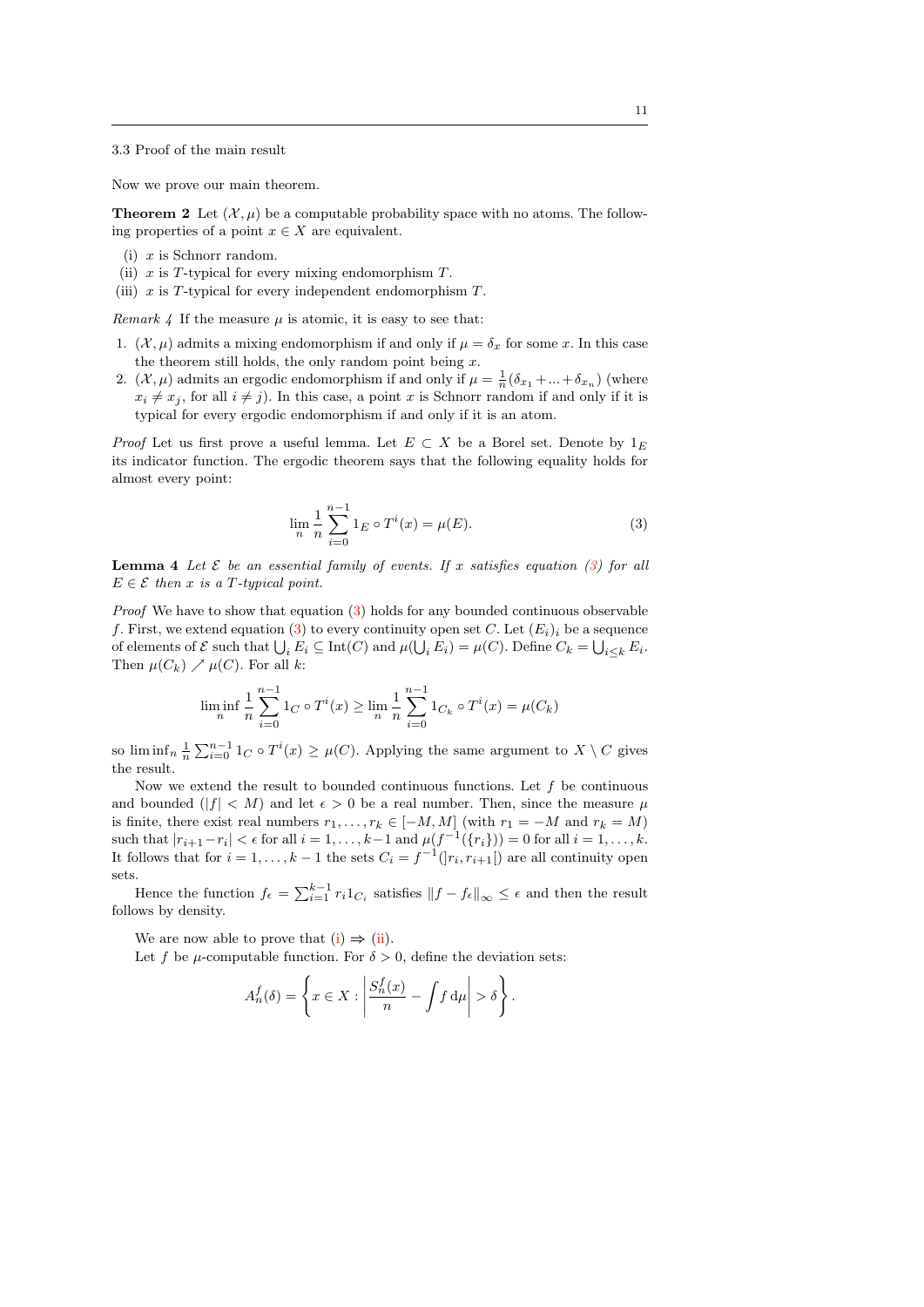<span id="page-12-1"></span>By Corollary [1](#page-7-2) we can choose  $\delta$  such that  $A_n^f(\delta)$  is almost decidable. Then their measures are computable, uniformly in  $n$ .

Now we assume that  $\int f d\mu = 0$ . By the Chebychev inequality,  $\mu(A_n^f(\delta)) \leq \frac{1}{\delta^2}$  $\frac{S_n^f(x)}{n}$ |<br>|<br>|<br>|<br>| 2  $L^2$ . Then, by invariance of  $\mu$  we have

$$
\left\| \frac{S_n^f(x)}{n} \right\|_{L^2}^2 = \int \left( \frac{S_n^f(x)}{n} \right)^2 d\mu = \frac{1}{n^2} \int n f^2 d\mu + \frac{2}{n^2} \int \left( \sum_{i < j < n} f \circ T^{j-i} f \right) d\mu
$$

and hence

$$
\delta^2 \mu(A_n^f(\delta)) \le \frac{\|f\|_{L^2}^2}{n} + \frac{2}{n} \sum_{k < n} |C_k(f, f)|.
$$

Now, if  $\int f d\mu \neq 0$ , applying the preceding inequality to  $g = f - \int f d\mu$  gives

$$
\delta^2 \mu(A_n^f(\delta)) \le \frac{V(f)}{n} + \frac{2}{n} \sum_{k < n} |C_k(f, f)|
$$

where  $V(f) = ||f - \int f d\mu||$  $\frac{2}{L^2}$  is the variance of f.

Now we focus on a particular class of functions. Let  $E \in \mathcal{E}$  and put  $f = 1_E$ . One has

$$
\delta^2 \mu(A_n^f(\delta)) \le \frac{V(f)}{n} + \frac{2c_{f,f}}{(1-\alpha)n^{\alpha}}
$$

.

(Observe that  $\alpha$  can be replaced by any smaller positive number, so we assume  $\alpha < 1$ .) Hence,  $\mu(A_n^f(\delta)) \leq Cn^{-\alpha}$  for some constant C. Now, it is easy to find a sequence  $(n_i)_{i\in\mathbb N}$  such that the subsequence  $(n_i^{-\alpha})_i$  is effectively summable and  $\frac{n_i}{n_{i+1}}\to 1$  (take for instance  $n_i = i^{\beta}$  with  $\alpha \beta > 1$ ). This shows that the sequence  $A_{n_i}^f(\delta)$  is a strong BC-test. Therefore, if x is Sch-random then x belongs to only finitely many  $A_{n_i}^f(\delta)$  $\check{n}_i$ for any  $\delta$  and hence the subsequence  $\frac{S_{n_i}^f(x)}{n_i}$  $\frac{\mu_i(\omega)}{n_i}$  converges to  $\int f d\mu = \mu(E)$ . To show that for such points the whole sequence  $\frac{S_n^f(x)}{n}$  converges to  $\int f d\mu = \mu(E)$ , observe that if  $n_i \leq n < n_{i+1}$  and  $\beta_i := \frac{n_i}{n_{i+1}}$  then we have:

<span id="page-12-0"></span>
$$
\frac{S_{n_i}^f}{n_i} - 2(1 - \beta_i)M \le \frac{S_n^f}{n} \le \frac{S_{n_{i+1}}^f}{n_{i+1}} + 2(1 - \beta_i)M,
$$

where M is a bound of f. To see this, for any k, l,  $\beta$  with  $\beta \leq k/l \leq 1$ :

$$
\frac{S_k^f}{k} - \frac{S_l^f}{l} = \left(1 - \frac{k}{l}\right) \frac{S_k^f}{k} - \frac{S_{l-k}^f \circ T^{l-k}}{l} \le (1 - \beta)M + \frac{(l-k)M}{l} = 2(1 - \beta)M.
$$

Taking  $\beta = \beta_i$  and  $k = n_i$ ,  $l = n$  first and then  $k = n$ ,  $l = n_{i+1}$  gives the result. Thus, we have proved that a Schnorr random point x satisfies equation [\(3\)](#page-11-1) for any  $E \in \mathcal{E}$ . Lemma [4](#page-11-4) allows to conclude.

The [\(ii\)](#page-11-3)  $\Rightarrow$  [\(iii\)](#page-11-5) part follows since any independent dynamic is in particular mixing. To prove the [\(iii\)](#page-11-5)  $\Rightarrow$  [\(i\)](#page-11-2) part we will need the following proposition which is a strengthening of a result of Schnorr in [\[10\]](#page-18-2).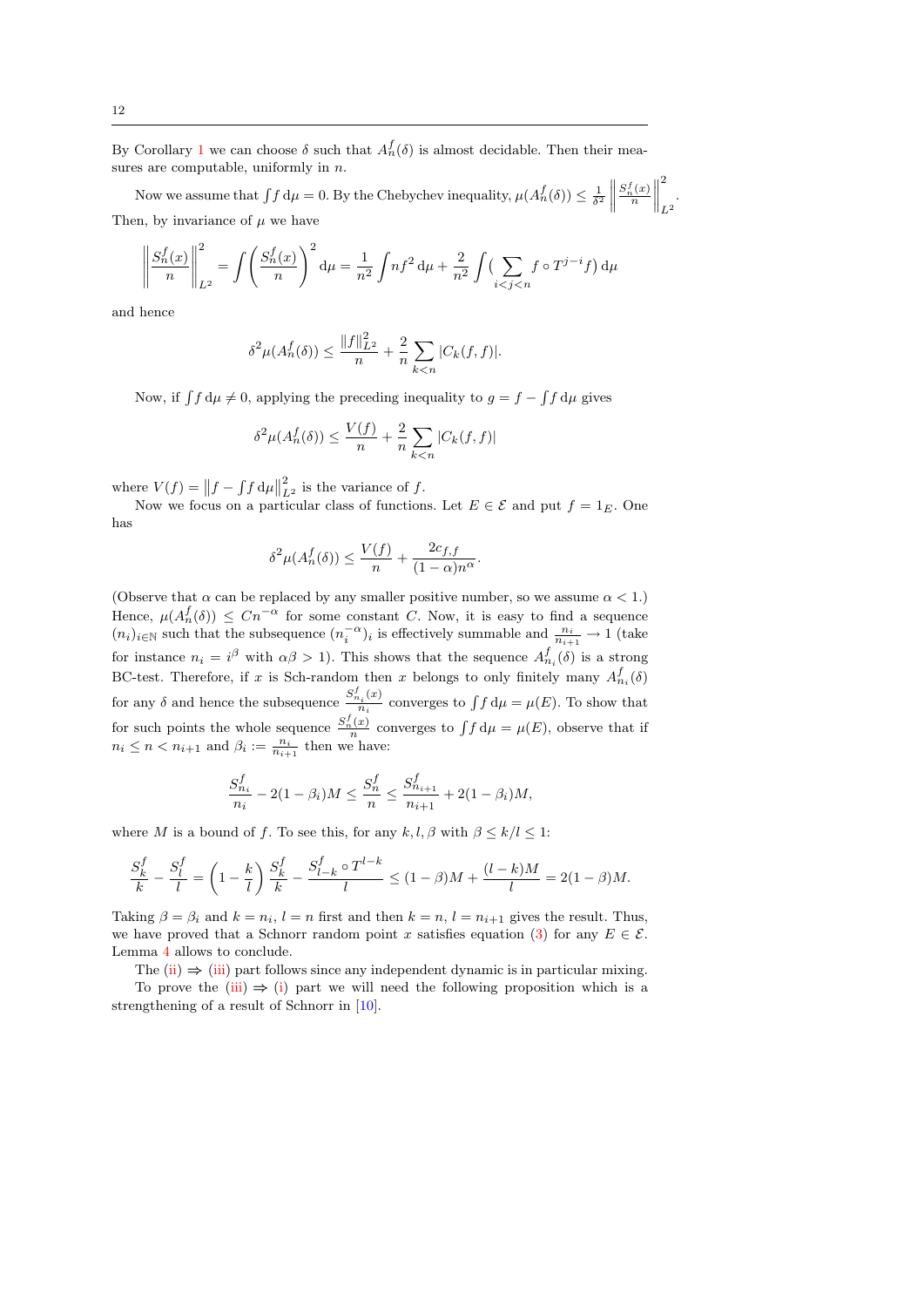**Proposition 6** If the infinite binary string  $\omega \in \mathbb{B}^{\mathbb{N}}$  is not Schnorr random (w.r. to the uniform measure), then there exists an isomorphism  $\Phi : (\mathbb{B}^{\mathbb{N}}, \lambda) \to (\mathbb{B}^{\mathbb{N}}, \lambda)$  such that  $\Phi(\omega)$  is not typical for the shift transformation  $\sigma$ .

To prove it, we need some preparation. In the case of Cantor spaces, computable maps have a more explicit expression.

Definition 20 (Lower semicomputable string functions) Let  $\sqsubseteq$  denote the prefix relation between two strings  $x, y$  in some alphabet.

Let  $\Sigma_1, \Sigma_2$  be two alphabets. A function  $\varphi : \Sigma_1^* \to \Sigma_2^*$  monotonic with respect to the prefix relation is called *lower semicomputable* if the set  $\{\langle x, y \rangle : \varphi(x) \sqsupseteq y\}$ is recursively enumerable. Each such function  $\varphi$  defines a partial mapping  $\overline{\varphi}: \Sigma_1^{\mathbb{N}} \to$  $(\varSigma_2^*\cup\varSigma_2^{\mathbb{N}})$  via

$$
\overline{\varphi}(x) = \sup_{x' \sqsubseteq x} \varphi(x').
$$

<span id="page-13-0"></span>The following statement is straighforward to prove.

**Proposition 7** Let  $\Sigma_1, \Sigma_2$  be two alphabets and  $C_1, C_2$  the corresponding Cantor spaces.

- (a) For lower semicomputable monotonic function  $\varphi : \Sigma_1^* \to \Sigma_2^*$  the map  $\overline{\varphi}$  is computable on the set dom $(\overline{\varphi})$  of sequences  $x \in \Sigma_1^{\mathbb{N}}$  on which  $\overline{\varphi}(x) \in \Sigma_2^{\mathbb{N}}$ .
- (b) For every computable function  $f: D \to C_2$  defined on some set  $D \subseteq C_1$ , there is a lower semicomputable monotonic function  $\varphi$  such that  $dom(\overline{\varphi}) \supset D$  and  $f(x) =$  $\overline{\varphi}(x)$ . Here, the function  $\varphi$  can also be chosen to be computable.

Isomorphisms of CPS's between Cantor spaces have a special form: let us elaborate on this somewhat.

**Definition 21** For an alphabet  $\Sigma$ , a set of strings  $S \subseteq \Sigma^{\mathbb{N}}$  is called a *covering set* if  $S\Sigma^{\mathbb{N}} = \Sigma^{\mathbb{N}}$ . Let us call two strings x, y **incompatible** if neither is the prefix of the other, or equivalently, if  $x \Sigma^{\mathbb{N}}$  and  $y \Sigma^{\mathbb{N}}$  are disjoint.

Kraft's inequality says that for a finite incompatible set of strings  $A \subseteq \mathbb{B}^{\mathbb{N}}$  we have  $\sum_{x \in A} 2^{-|x|} \leq 1$ , with equality if and only if A is covering.

**Definition 22** Let  $\varphi : \Sigma_{\frac{1}{N}}^* \to \Sigma_{2}^*$  be a monotonic function with respect to the prefix relation and  $\psi : \Sigma_1^{\mathbb{N}} \to \Sigma_2^{\mathbb{N}}$  a function. We say  $\varphi \sqsubseteq \psi$  if for each  $x \in \Sigma_1^*$ ,  $y \in \Sigma_1^{\mathbb{N}}$  with  $x \sqsubseteq y$  we have  $\varphi(x) \sqsubseteq \psi(y)$ . In this case we also say  $\psi$  is an *extension* of  $\varphi$ .

**Definition 23** (Measure-preservation) For a set  $S \subseteq \mathbb{B}^*$  of strings let us define  $\lambda(S) = \lambda(S\mathbb{B}^N)$ . Let  $\varphi : \mathbb{B}^* \to \mathbb{B}^*$  be a monotonic map. We say that  $\varphi$  is **measure preserving** if for each  $S \subseteq \mathbb{B}^*$  we have  $\lambda(\varphi^{-1}(S)) \leq \lambda(S)$ . It is sufficient to require this for one-element sets S.

The following statement is not hard to prove.

Proposition 8 Consider the Cantor space of infinite binary sequences.

(a) A measure-preserving map from  $\mathbb{B}^*$  to itself can be extended to a measure-preserving map from  $\mathbb{B}^{\mathbb{N}}$  to itself.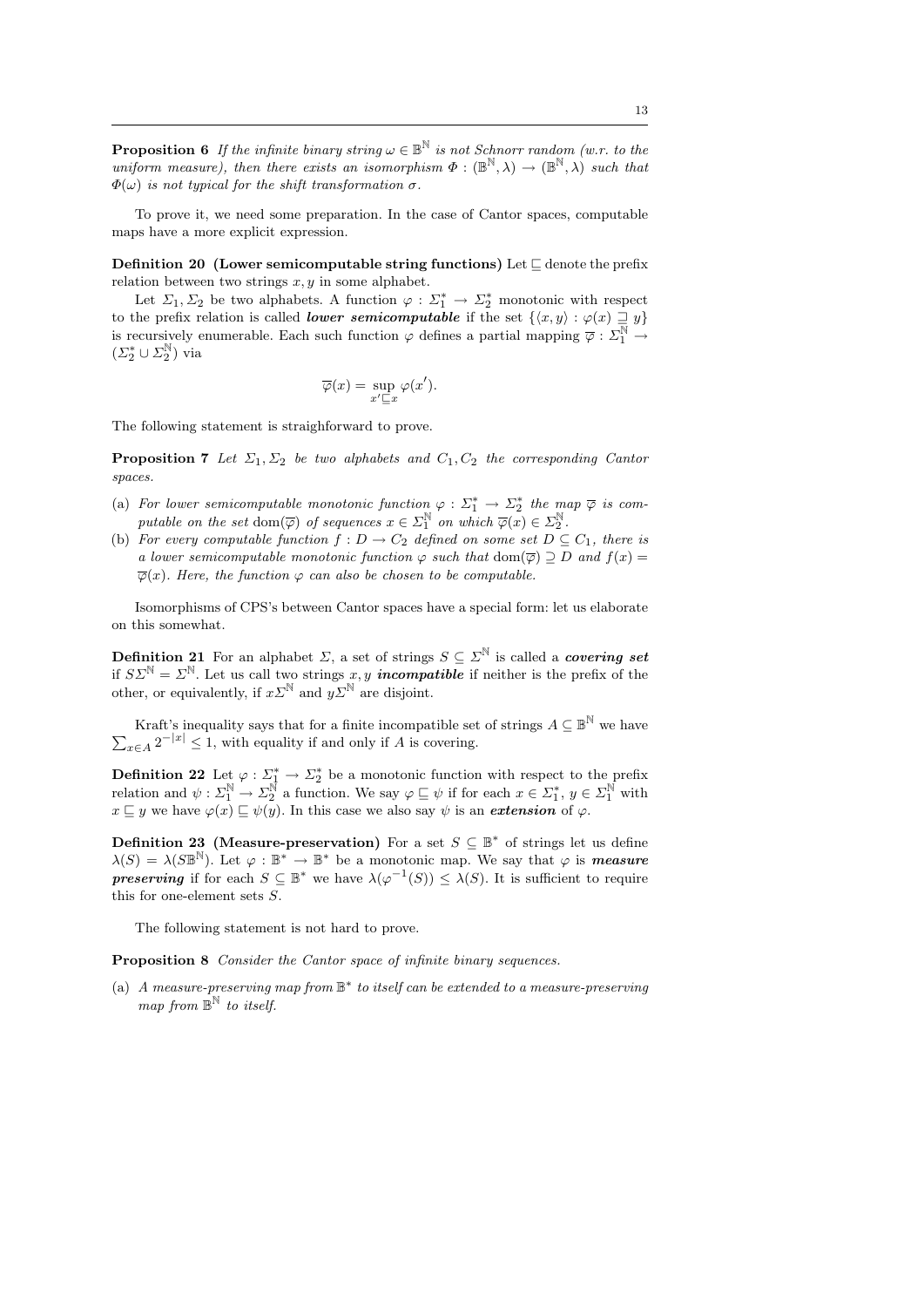<span id="page-14-1"></span>(b) Every computable measure-preserving map from  $\mathbb{B}^{\mathbb{N}}$  to itself is the extension  $\overline{\varphi}$  of some computable measure-preserving map  $\varphi$  from  $\mathbb{B}^*$  to itself.

We now recall an equivalent definition of Schnorr-randomness.

**Definition 24** (Martingale) Let  $(\Sigma^{\mathbb{N}}, \mu)$  be a Cantor space with a probability distribution  $\mu$  over it, as in Example [1.](#page-5-0) A **martingale** for  $\mu$  is a function  $V : \Sigma^* \to \mathbb{R}^+$ with the property

$$
\sum_{z \in \Sigma} \mu(xz) V(xz) = \mu(x) V(x).
$$

It is a *supermartingale* if we have  $\leq$  here.

The following inequality is well-known and easy to prove.

**Proposition 9 (Martingale inequality)** For any  $\alpha > 0$  and any supermartingale V we have

$$
\mu\{\omega : \exists n \ V(\omega_{[n]}) \ge \alpha V(\Lambda)\} \le \alpha. \tag{4}
$$

From now on we restrict our attention to the Cantor space  $\mathbb{B}^{\mathbb{N}}$  of with the uniform measure  $\lambda$ . Then a martingale for  $\lambda$  is a function  $V : \mathbb{B}^* \to \mathbb{R}^+$  with the property

$$
\frac{1}{2}(V(x0) + V(x1)) = V(x).
$$

**Definition 25** For a string  $x = x_1 x_2 \cdots \in \Sigma^* \cup \Sigma^{\mathbb{N}}$  denote

<span id="page-14-0"></span>
$$
x_{[n]} = x_1 \dots x_n.
$$

Let V be a computable supermartingale, and  $f : \mathbb{N} \to \mathbb{N}$  an unbounded monotonic computable function. Define the set  $\mathfrak{N}_{V,f}$  as the set of all sequences x with  $\limsup_{n} V(x_{[n]})/f(n) > 0.$ 

It is easy to see that each set of the form  $\mathfrak{N}_{V,f}$  has measure 0. Moreover, the following theorem is proved in [\[10\]](#page-18-2).

**Proposition 10** A set has the form  $\mathfrak{N}_{V,f}$  for a martingale V if and only if there is a Schnorr test A such that the infinite strings failing A are exactly the elements of  $\mathfrak{N}_{V}$  f.

Let  $\mathfrak{N}_{V,f}$  be given, and let  $f' = \lfloor \sqrt{f} \rfloor$ . Then  $x \in \mathfrak{N}_{V,f}$  implies  $V(x_{[n]}) > f'(n)$ for infinitely many  $n$ . Because of this, we will give yet another definition of (Schnorr-) constructive null set.

Let V be a computable martingale for  $\lambda$  and  $f : \mathbb{N} \to \mathbb{N}$  an unbounded monotonic computable function with  $f > 4$ . We define the set  $\mathfrak{N}'_{V,f}$  as the set of all sequences x with  $V(x_{[n]}) > f(n)$  infinitely often.

It is obvious that the sets  $\mathfrak{N}'_{V,f}$  are also just the null sets found by Schnorr tests. Theorem 12.1 of Schnorr's book [\[10\]](#page-18-2) says that for each such set there is a measure preserving computable function  $\Phi: \mathbb{B}^{\mathbb{N}} \to \mathbb{B}^{\mathbb{N}}$  such that for all  $z \in \mathfrak{N}_{V,f}$  the value  $\Phi(z)$ do not satisfy the law of large numbers (hence, it is non-typical for the shift). Using Proposition [7](#page-13-0) we can always represent any such  $\Phi$  as the supremum  $\Phi = \overline{\varphi}$  where  $\varphi:\mathbb{B}^*\to\mathbb{B}^*$  is a monotonic computable function.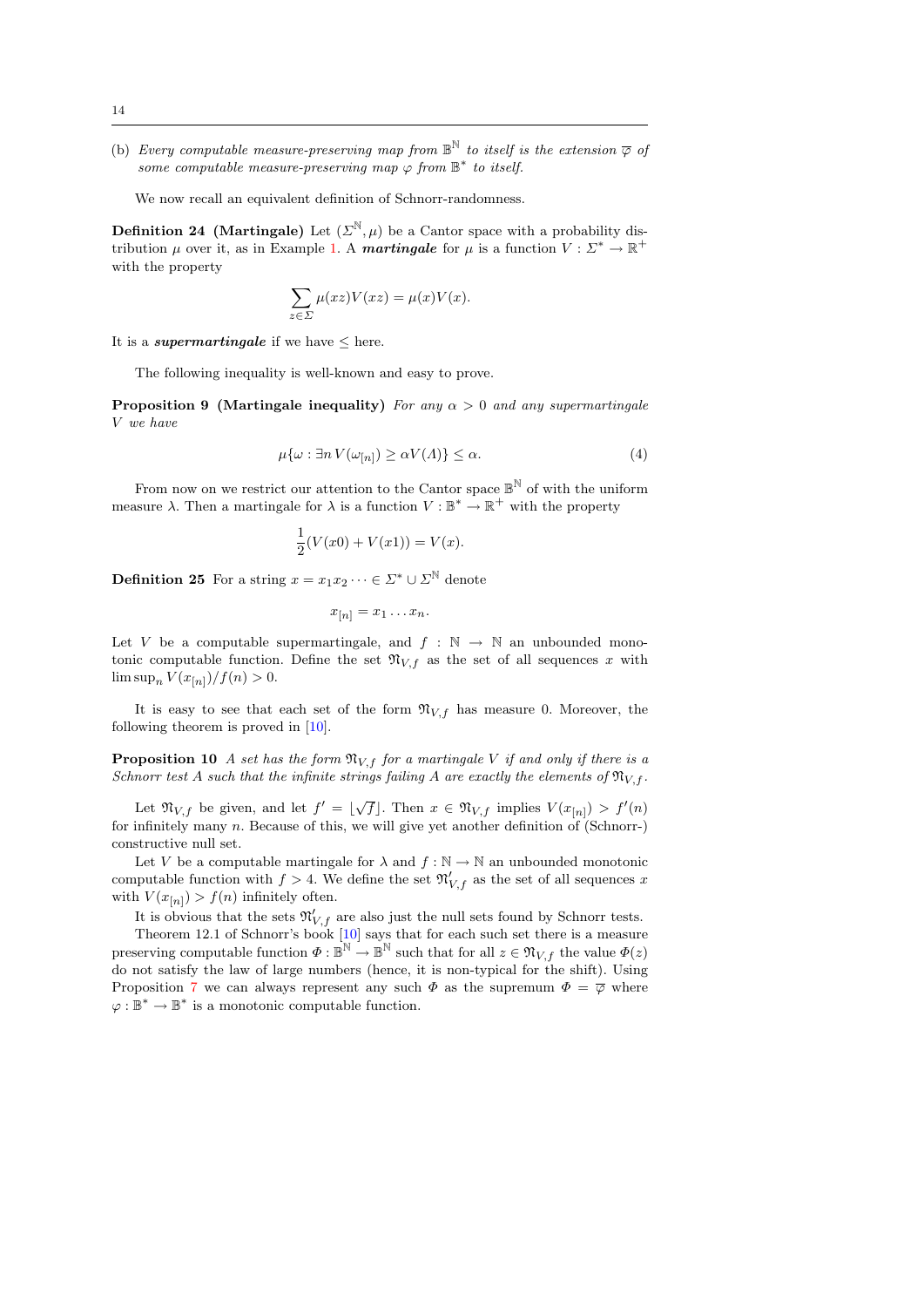*Proof (Proof of proposition [6\)](#page-12-0)* In what follows we modify Schnorr's construction in such a way that  $\overline{\varphi}$  has a computable inverse  $\overline{\varphi}^{-1}$ . In this case  $\overline{\varphi}$  becomes an isomorphism between computable measurable spaces.

To prepare the construction of  $\overline{\varphi}$ , we need some more definitions. First, we define a series of tests using  $V, f$ , having more and more special properties.

Given our unbounded computable function  $f : \mathbb{N} \to \mathbb{R}^+$ , there is an unbounded strictly increasing recursive function  $g : \mathbb{N} \to \mathbb{N}$  such that for all n we have

<span id="page-15-0"></span>
$$
f(g(n)) > 2^{2n \log n}.\tag{5}
$$

Let

$$
U_n = \{x \in \mathbb{B}^{g(n)} : \max_{i \le g(n)} V(x_{[i]}) > 2^n\},\
$$
  

$$
U'_n = \bigcap_{j=n}^{n \log n} U_j \mathbb{B}^{\mathbb{N}},
$$

then of course we have

$$
U'_n \supseteq \{ y \in \mathbb{B}^{\mathbb{N}} : \max_{i \le g(n)} V(y_{[i]}) > 2^{n \log n} \}.
$$
 (6)

By the martingale inequality [\(4\)](#page-14-0) we have

<span id="page-15-2"></span><span id="page-15-1"></span>
$$
\lambda(U_n \mathbb{B}^{\mathbb{N}}) \le 2^{-n}.\tag{7}
$$

*Claim* If  $y \in \mathfrak{N}'_{V,f}$ , then there are infinitely many  $n$  with  $y \in U'_n$ .

*Proof* We have  $V(y_{[i]}) > f(i)$  for infinitely many i. For such an i let n be such that  $g(n-1) < i \le g(n)$ , then noting  $2(n-1)\log(n-1) \ge 2(n-1)(\log n - 1) \ge n \log n$  we have

$$
V(y_{[i]}) > f(i) > f(g(n-1)) > 2^{2(n-1)\log(n-1)}
$$
 by (5)  
>  $2^{n\log n}$ 

if n is sufficiently large (independently of  $y$ ). From here we conclude by the inequality [\(6\)](#page-15-1).

In what follows we break up the sets  $U'_n$  into parts  $W'_i$  belonging to different prefixes.

For each  $n$  let us define the following sets of integers:

$$
L_n = \{i : n \le 3^i < 3^{i+1} \le n \log n\}.
$$

 $Claim$  There is a computable function  $s:\mathbb{N}\rightarrow \mathbb{B}^*$  with the following properties.

- (a) The integers  $|s_i| \leq i$  form a monotonically increasing sequence with  $\lim_i |s_i| = \infty$ .
- (b) For each *n* the set of strings  $\{s_i : i \in L_n\}$  is a covering set.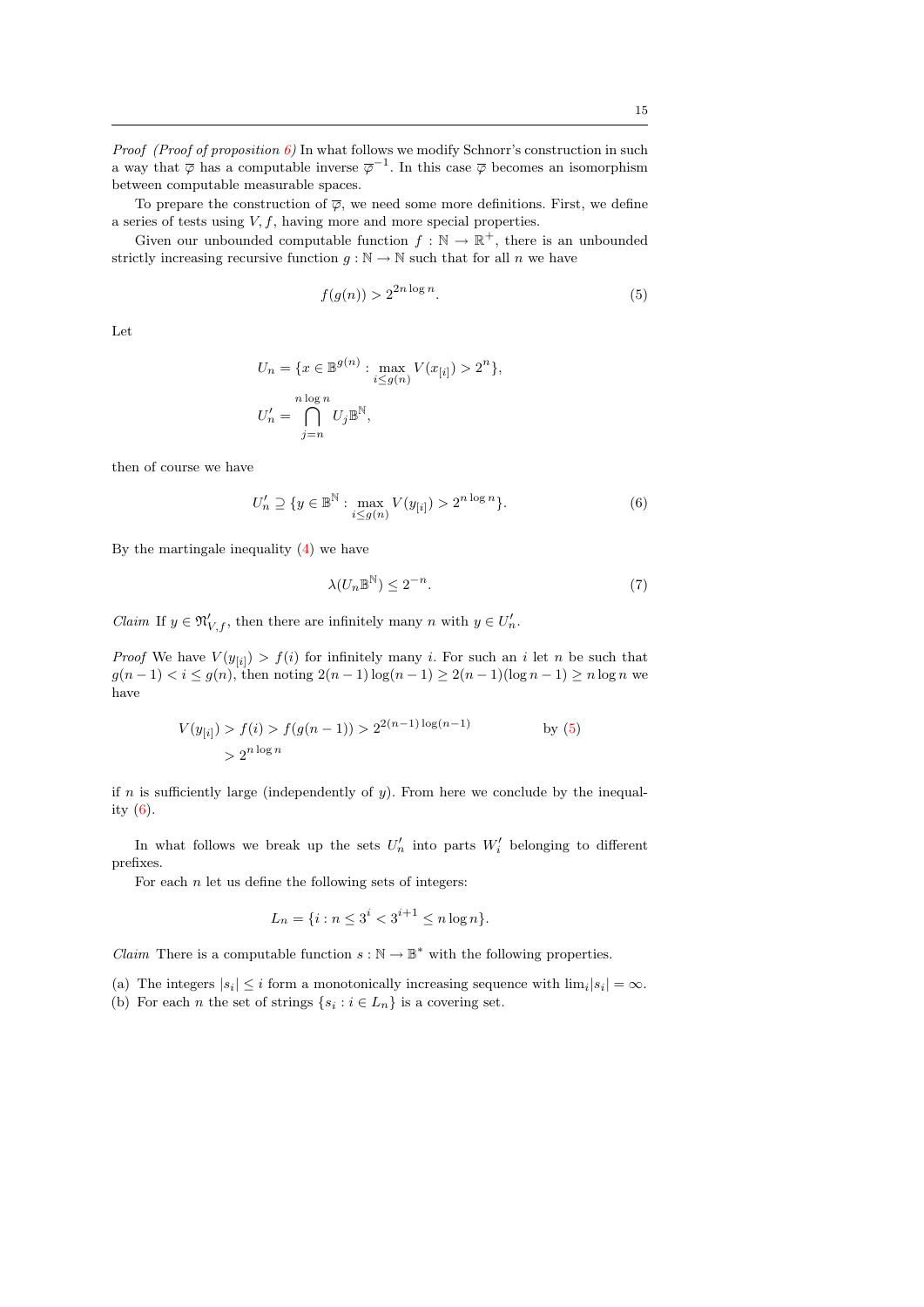The proof is easy. Now we modify our test sets further. Assume that a function  $s$ :  $\mathbb{N} \to \mathbb{B}^*$  is given satisfying the requirement in the claim. For every positive integer  $m$ let  $i = \lfloor \log_3 m \rfloor$ , and

$$
W_m = s_i \mathbb{B}^* \cap U_m = \{ x \in U_m : x \sqsupseteq s_i \},
$$
  

$$
W_i' = \bigcap_{m=3^i}^{3^{i+1}-1} W_m \mathbb{B}^{\mathbb{N}} = s_i \mathbb{B}^{\mathbb{N}} \cap \bigcap_{m=3^i}^{3^{i+1}-1} U_m \mathbb{B}^{\mathbb{N}}.
$$

*Claim* We have  $U'_n = \bigcup_{i \in L_n} W'_i$ . Therefore  $\omega \in \mathfrak{N}_{V,f}$  implies that there are infinitely many *i* with  $\omega \in W'_i$ .

Proof Since  $\{s_i : i \in L_n\}$  is covering, for each  $y \in U'_n$  there is a  $i \in L_n$  with  $y \in$  $s_i\mathbb{B}^{\mathbb{N}} \cap U'_n$ . On the other hand  $i \in L_n$  implies  $n \leq 3^i < 3^{i+1} - 1 < n \log n$ , hence by its definition  $U'_n \subseteq \bigcap_{m=3^i}^{3^{i+1}-1} U_m \mathbb{B}^{\mathbb{N}}$ .

We define a measure-preserving invertible map  $\overline{\varphi}$  via a monotonic measure-preserving computable function  $\varphi : \mathbb{B}^* \to \mathbb{B}^*$  with  $\varphi(\mathbb{B}^{g(n)}) = \mathbb{B}^n$ . Suppose that  $\varphi$  has been defined up to  $\mathbb{B}^{g(n)}$ , we define it for  $\mathbb{B}^{g(n+1)}$ . Let  $y \in \mathbb{B}^n$ ,  $D = \varphi^{-1}(y)$ , then  $D \subseteq \mathbb{B}^{g(n)}$ . Let  $W = D\mathbb{B}^{g(n+1)-g(n)} \cap W_{n+1}$ , then [\(7\)](#page-15-2) implies  $\lambda(WB^{\mathbb{N}}) \leq 2^{-n-1}$ . Let  $\varphi(x) = y1$ for all  $x \in W$ .

Let  $i = \lfloor \log_3(n+1) \rfloor$ , then as we know, all elements of W share the prefix  $s_i$ . If all elements of D also share the prefix  $s_i$  then extend  $\varphi$  further on  $D\mathbb{B}^{g(n+1)-g(n)}$  to  $y0$ or y1 in an arbitrary measure-preserving way. Otherwise let r be the first index  $\leq |s_i|$ such that there are strings  $x', x'' \in D$  with  $x'_r \neq x''_r$ . For  $j \in \{0, 1\}$  let

$$
D_j = \{x \in D : x_r = j\}.
$$

By definition one of the sets  $D_j \mathbb{B}^{g(n+1)-g(n)}$  contains W, without loss of generality assume  $W \subseteq D_1 \mathbb{B}^{g(n+1)-g(n)}$ . For  $j \in \{0,1\}$  we will define the sets  $D'_j = \varphi^{-1}(y_j)$  in a way compatible with our earlier definition which requires  $D'_j \supseteq W$ .

Of course we need  $\lambda(D'_j\mathbb{B}^{\mathbb{N}})=2^{-n-1}$ . Now, if  $\lambda(D_1\mathbb{B}^{\mathbb{N}})\geq 2^{-n-1}$  then let  $D'_1\subseteq D_1$ , otherwise let  $D'_0 \subseteq D_0$ . The further details of the choice of  $D'_j$  are arbitrary.

This completes the definition of  $\varphi$ . The measure preserving property is immediate from the definition. Let us observe another important property. The numbers  $\lambda(D_j\mathbb{B}^{\mathbb{N}})/\lambda(D\mathbb{B}^{\mathbb{N}})$  have the form  $p/2^q$  for some integers  $p, q$  with odd  $p < 2^q$  and  $1 \leq q \leq g(n)$ . Denote  $q(y) = q$ . The definition of the extension gives

<span id="page-16-0"></span>
$$
q(yj) = q(y) - 1.\t\t(8)
$$

Now we show that the image of a nonrandom string is not typical.

*Claim* If  $\omega \in \mathfrak{N}_{V, f}$  then  $\overline{\varphi}(\omega)$  is not typical.

Proof Suppose  $\omega \in \mathfrak{N}_{V,f}$ , and let  $\eta = \overline{\varphi}(\omega)$ , then there are infinitely many indices i with  $\omega \in W'_i$ . Let i be such, this implies  $\omega \in W_m \mathbb{B}^{\mathbb{N}}$  for  $3^i \leq m < 3^{i+1}$ . The construction gives  $\eta_m = 1$  for  $3^i \leq m < 3^{i+1}$ . Since this is true for infinitely many *i*, the sequence  $\eta$  is not typical.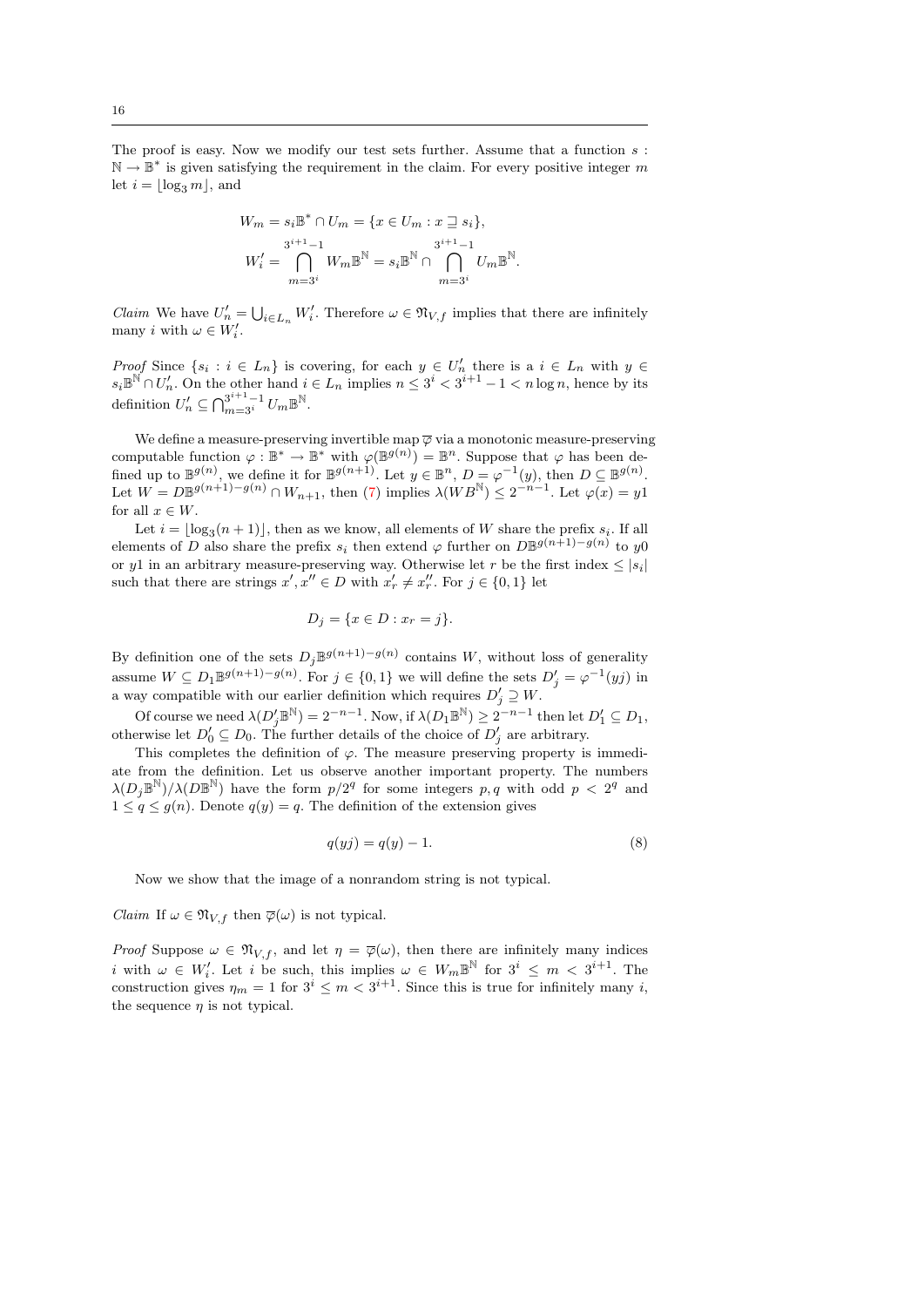To show that  $\overline{\varphi}$  is invertible, we will find for each k a value  $n = n(k)$  such that  $x'_k \neq x''_k$  implies  $\varphi(x'_{[g(n)]}) \neq \varphi(x''_{[g(n)]})$ . We define  $n(k)$  recursively via

$$
n(0) = 1,
$$
  
\n
$$
n(k+1) = n(k) + g(n(k)).
$$

*Claim* Let  $x', x'' \in \mathbb{B}^{\mathbb{N}}$  be two different sequences. For all  $k \geq 1$  with  $n = n(k)$ , the relation  $x'_k \neq x''_k$  implies  $\varphi(x'_{[g(n)]}) \neq \varphi(x''_{[g(n)]})$ .

*Proof* Let  $y = \overline{\varphi}(x')$ , and let  $k \ge 1$  be the first place where  $x'_k \ne x''_k$ . For  $m =$  $n(k-1)$  consider the map  $\varphi$  on  $\mathbb{B}^{g(m)}$ . If  $y_{[m]} = \varphi(x'_{[g(m)]}) \neq \varphi(x''_{[g(m)]})$  then we are done, suppose this is not the case. Let  $D = \varphi^{-1}(y_{[m]})$ . By the choice of m, all elements of D share the prefix  $x'_{[k-1]}$ . The definition above extends  $\varphi$  to  $\mathbb{B}^{g(m+1)}$ . If  $y_{[m+1]} = \varphi(x'_{[g(m+1)]}) \neq \varphi(x''_{[g(m+1)]})$  then we are done. Otherwise relation [\(8\)](#page-16-0) implies  $q(y_{[m+1]}) < q(y_{[m]})$ . Therefore by repeating the extension we must get  $\varphi(x'_{[g(i)]}) \neq$  $\varphi(x''_{[g(i)]})$  for some  $i < m + g(m)$  before getting to  $q(y_{[i]}) = 0$ .

This completes the proof of Proposition [6.](#page-12-0)

Now we are able to finish the proof of our main result: suppose that  $x$  is not Schnorr random. We construct a dynamic T for which x is not T-typical. From Proposition [1](#page-6-1) and Theorem [1](#page-8-2) we know that there is an isomorphism  $\eta : (\mathcal{X}, \mu) \to (\mathbb{B}^{\mathbb{N}}, \lambda)$  (here,  $\lambda$  denotes the uniform measure). If  $x \notin \text{dom}(\eta)$ , we can take any independent endomorphism and modify it in order to be the identity on x. It is cleary still an independent endomorphism (maybe with a smaller domain of computability) and  $x$ , being a fixed point, can't be T-typical. So let  $x \in \text{dom}(\eta)$ . Then  $\eta(x)$  is not Schnorr random in  $(\mathbb{B}^{\mathbb{N}}, \lambda)$ , since  $\eta$  as well as its inverse preserve Schnorr randomness. Then, by Proposition [6,](#page-12-0)  $\Phi(\eta(x))$  is not  $\sigma$ -typical, where  $\sigma$  is the shift which is clearly independent (cylinders being the essential events). Put  $\psi = \Phi \circ \eta$ . Define the dynamics T on X by  $T = \psi^{-1} \circ \sigma \circ \psi$ . It is easy to see that T is independent for events of the form  $E = \psi^{-1}[w]$ . Since  $\{\psi^{-1}[w] : w \in 2^*\}$ form an essential family of almost decidable events, T is independent too. As  $\psi(x)$  is not σ-typical, x is not T-typical either.

#### References

- <span id="page-17-3"></span>1. Patrick Billingsley. Convergence of Probability Measures. John Wiley, New York, 1968. [5](#page-5-2)
- <span id="page-17-1"></span>Rodney G. Downey and Evan J. Griffiths. Schnorr randomness. Electr. Notes Theor. Comput. Sci., 66(1), 2002. [2](#page-2-1)
- <span id="page-17-4"></span>3. Peter Gács. Uniform test of algorithmic randomness over a general space. Theoretical Computer Science, 341:91–137, 2005. [5](#page-5-2)
- <span id="page-17-5"></span>4. Stefano Galatolo, Mathieu Hoyrup, and Cristóbal Rojas. Effective symbolic dynamics. random points, statistical behavior, complexity and entropy. To appear in Information and Computation. [10](#page-10-2)
- <span id="page-17-2"></span>5. Mathieu Hoyrup and Cristóbal Rojas. Computability of probability measures and Martin-Löf randomness over metric spaces. *Information and Computation*, 207(7):830-847, 2009. [4,](#page-4-3) [5,](#page-5-2) [6,](#page-6-3) [9](#page-9-0)
- <span id="page-17-6"></span>6. Stefano Isola. On systems with finite ergodic degree. Far east journal of dynamical systems, 5:1, 2003. [10](#page-10-2)
- <span id="page-17-0"></span>7. Andrey N. Kolmogorov. Three approaches to the quantitative definition of information. Problems in Information Transmission, 1:1–7, 1965. [1](#page-1-0)